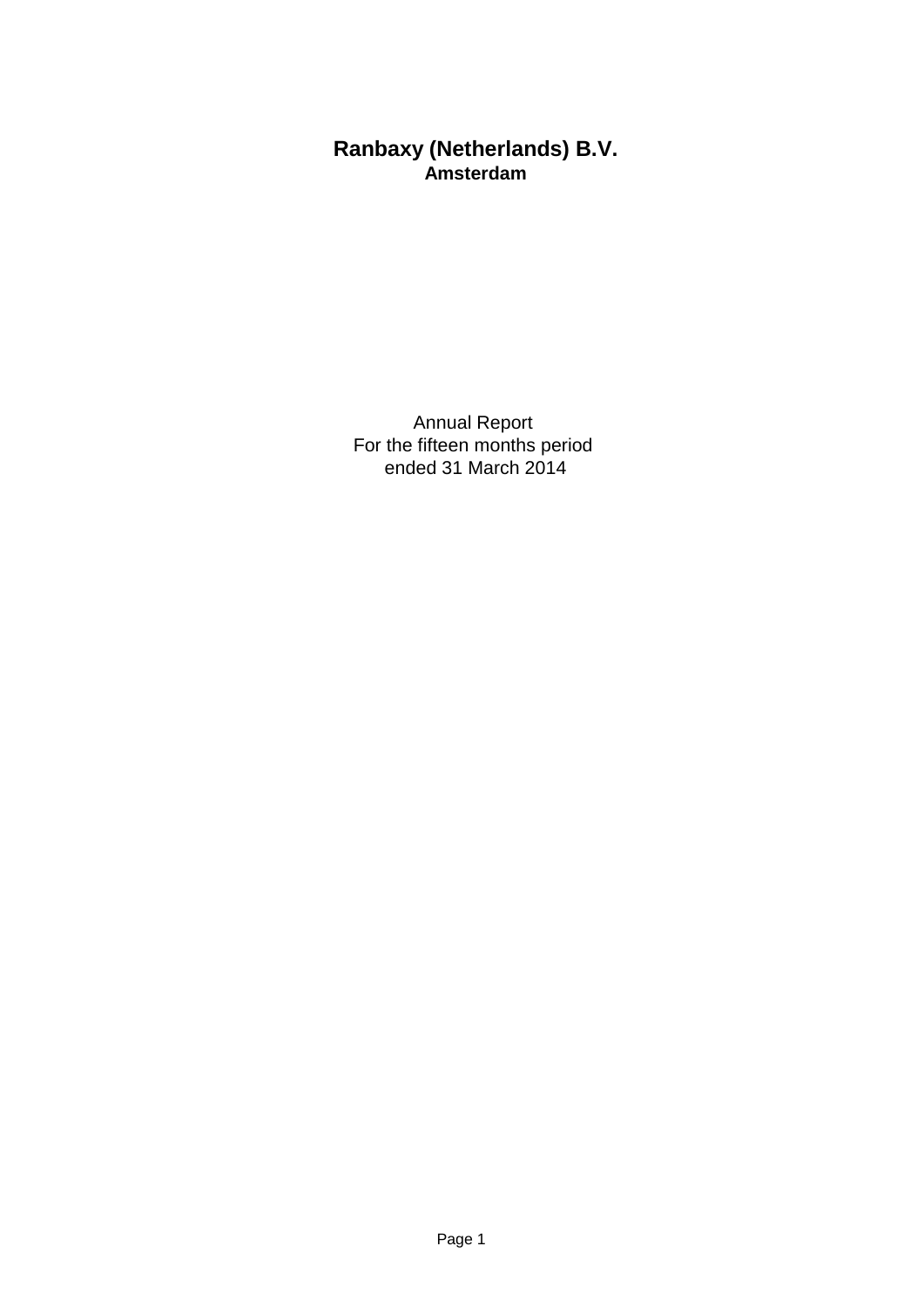| <b>Table of Contents</b>                                                  | Page     |
|---------------------------------------------------------------------------|----------|
| Directors' Report                                                         | 3        |
| <b>Financial Statements</b>                                               |          |
| Balance Sheet as at 31 March 2014                                         | 4        |
| Profit and loss account for the fifteen months period ended 31 March 2014 | 5        |
| Notes to the Financial Statements                                         | $6 - 14$ |
| Other Information                                                         | 15       |
| Independent auditor's Report                                              | 16       |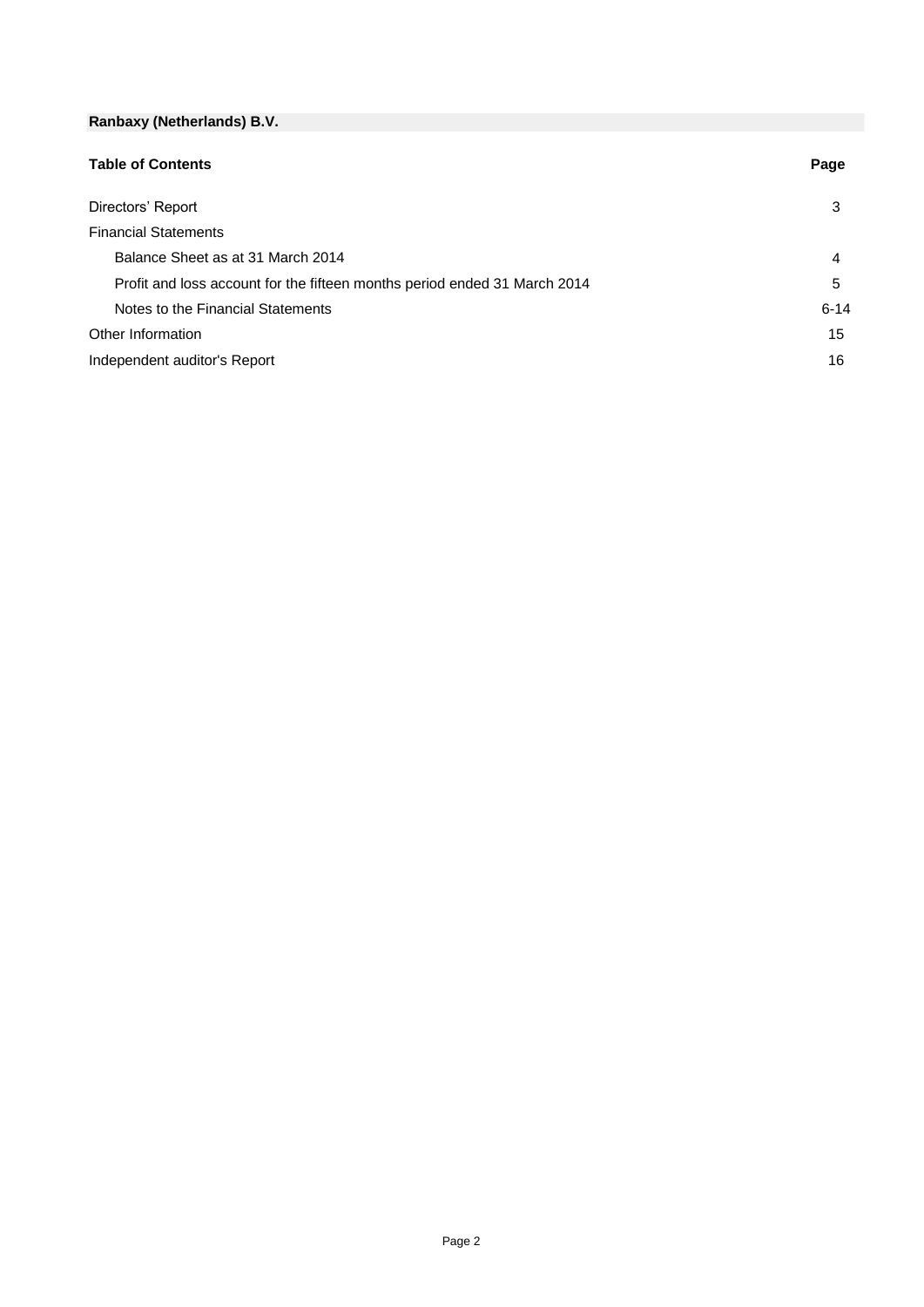# **Directors' Report**

The company has made use of art 396.7 of the Netherlands Civil Code and does not present a director's report.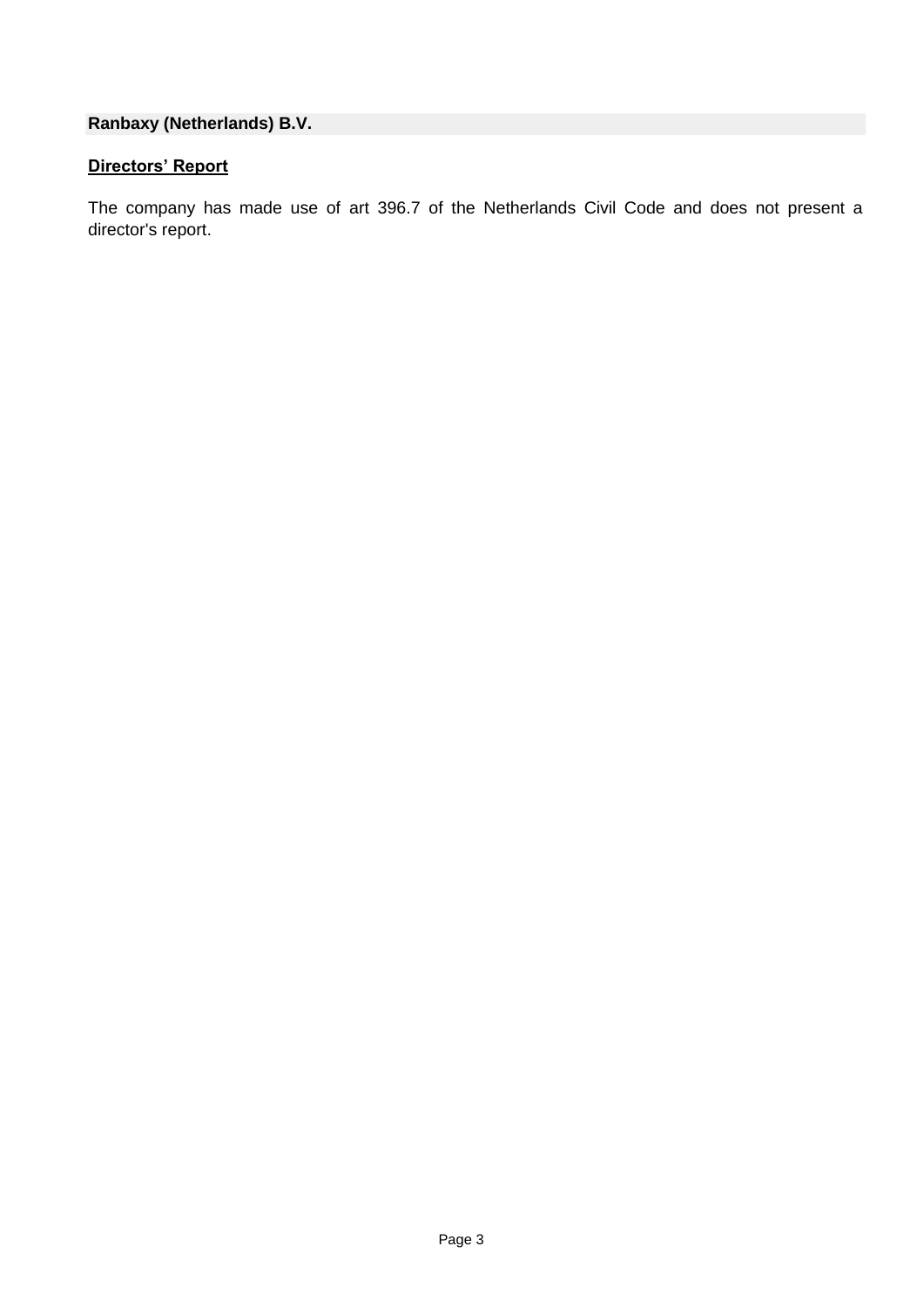### **Balance sheet as at 31 March 2014**

(After appropriation of the results)

| $\mu$ and appropriation of the results)         |                |               | (Amounts in US Dollars) |
|-------------------------------------------------|----------------|---------------|-------------------------|
|                                                 | <b>Notes</b>   | As at         | As at                   |
|                                                 |                | 31 March 2014 | 31 December 2012        |
| <b>Fixed Assets</b>                             |                |               |                         |
| <b>Financial fixed assets</b>                   |                |               |                         |
| Investments                                     | 1              | 608,678,515   | 603,196,323             |
| <b>Total fixed assets</b>                       |                | 608,678,515   | 603,196,323             |
| Current assets (due within one year)            |                |               |                         |
| Amount owed by group entities                   | 2              | 421,809,101   | 57,860,284              |
| Other receivables                               | 3              | 419,261       | 455,255                 |
| Cash at banks                                   | 4              | 8,886,292     | 25,531,270              |
| <b>Total current assets</b>                     |                | 431,114,654   | 83,846,809              |
| Non current assets                              |                |               |                         |
| Amount owed by group entities                   | 2              | 45,541,661    | 800,000                 |
| <b>Total non current assets</b>                 |                | 45,541,661    | 800,000                 |
| Current liabilities (due within one year)       |                |               |                         |
| Accrued liabilities and other payables          | 5              | 5,626,790     | 354,813                 |
| Loan Account                                    |                | 12,500,000    |                         |
| Amount owed to group entities                   | 6              | 200,729,076   | 2,642,200               |
| Bank overdraft                                  | 4              | 1,281,442     | 1,800                   |
| <b>Total current liabilities</b>                |                | 220, 137, 308 | 2,998,813               |
| <b>Total assets less liabilities</b>            |                | 865, 197, 522 | 684,844,319             |
|                                                 |                |               |                         |
| <b>Shareholder's Equity</b>                     |                |               |                         |
| Share capital                                   | $\overline{7}$ | 752,474,890   | 520,475,881             |
| Share premium reserve                           |                | 155,000,000   | 155,000,000             |
| Retained earnings<br><b>Translation reserve</b> |                | 10,194,547    | 29,841,344              |
|                                                 |                | (52,471,915)  | (20, 472, 906)          |
| <b>Total shareholder's equity</b>               |                | 865, 197, 522 | 684,844,319             |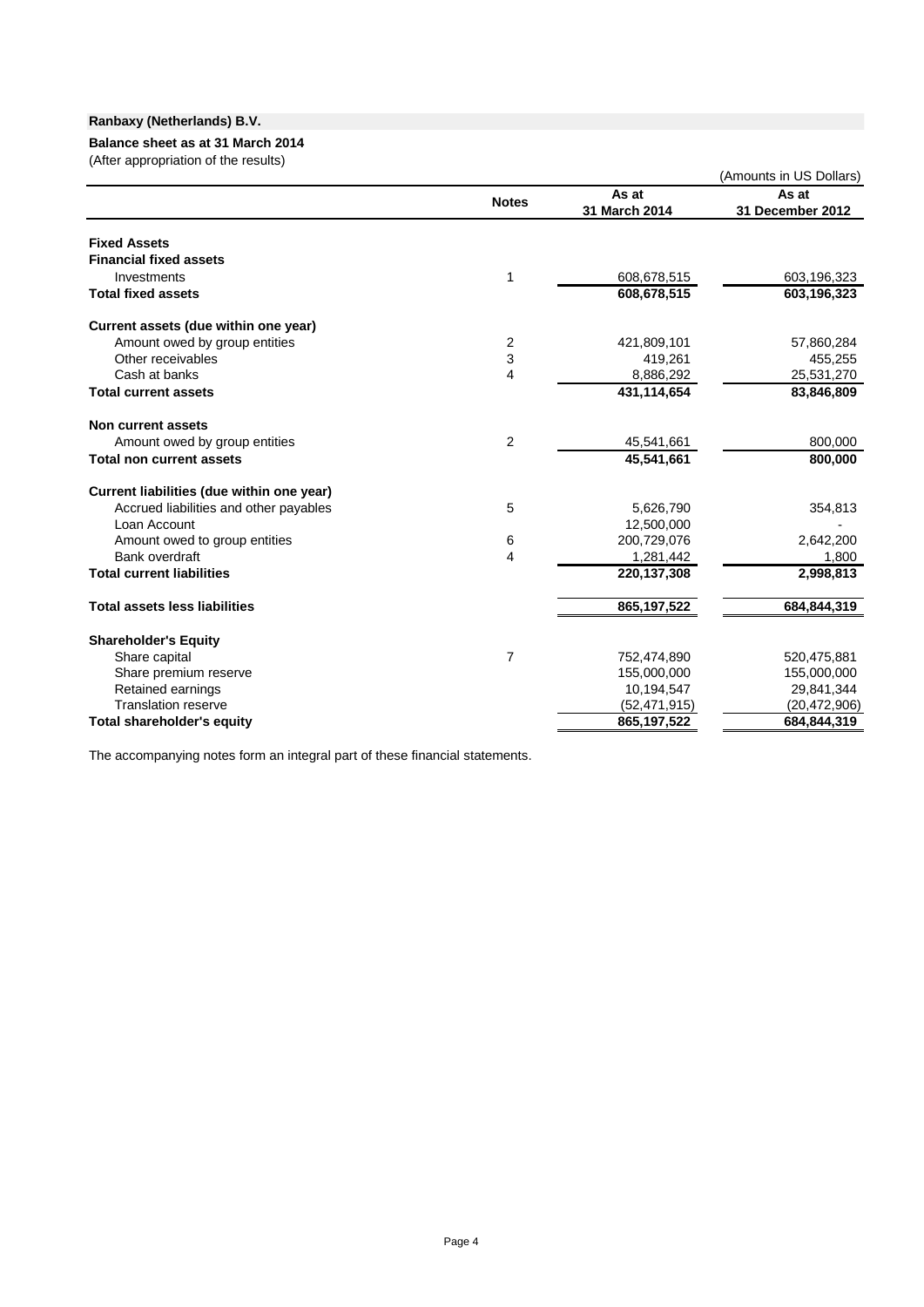| Ranbaxy (Netherlands) B.V.                                                |                |                        |                           |
|---------------------------------------------------------------------------|----------------|------------------------|---------------------------|
| Balance sheet as at 31 March 2014<br>(After appropriation of the results) |                | 0.0167                 | 0.0183                    |
|                                                                           |                |                        | (Amounts in INR)          |
|                                                                           | <b>Notes</b>   | As at<br>31 March 2014 | As at<br>31 December 2012 |
| <b>Fixed Assets</b>                                                       |                |                        |                           |
| <b>Financial fixed assets</b>                                             |                |                        |                           |
| Investments                                                               | 1              | 36,447,815,255         | 32,961,547,705            |
| <b>Total fixed assets</b>                                                 |                | 36,447,815,255         | 32,961,547,705            |
| Current assets (due within one year)                                      |                |                        |                           |
| Amount owed by group entities                                             | $\overline{2}$ | 25,258,029,997         | 3, 161, 764, 174          |
| Other receivables                                                         | 3              | 25,105,433             | 24,877,334                |
| Cash at banks                                                             | $\overline{4}$ | 532,113,274            | 1,395,151,362             |
| <b>Total current assets</b>                                               |                | 25,815,248,705         | 4,581,792,870             |
| Non current assets                                                        |                |                        |                           |
| Amount owed by group entities                                             | $\overline{2}$ | 2,727,045,542          | 43,715,847                |
| <b>Total non current assets</b>                                           |                | 2,727,045,542          | 43,715,847                |
| Current liabilities (due within one year)                                 |                |                        |                           |
| Accrued liabilities and other payables                                    | 5              | 336,933,533            | 19,388,689                |
| Loan Account                                                              |                | 748,502,994            |                           |
| Amount owed to group entities                                             | 6              | 12,019,705,150         | 144,382,514               |
| Bank overdraft                                                            | 4              | 76,733,040             | 98,354                    |
| <b>Total current liabilities</b>                                          |                | 13, 181, 874, 716      | 163,869,556               |
| <b>Total assets less liabilities</b>                                      |                | 51,808,234,787         | 37,423,186,866            |
| <b>Shareholder's Equity</b>                                               |                |                        |                           |
| Share capital                                                             | $\overline{7}$ | 45,058,376,636         | 28,441,304,963            |
| Share premium reserve                                                     |                | 9,281,437,126          | 8,469,945,355             |
| Retained earnings                                                         |                | 610,451,914            | 1,630,674,547             |
| <b>Translation reserve</b>                                                |                | (3, 142, 030, 890)     | (1, 118, 737, 999)        |
| Total shareholder's equity                                                |                | 51,808,234,787         | 37,423,186,866            |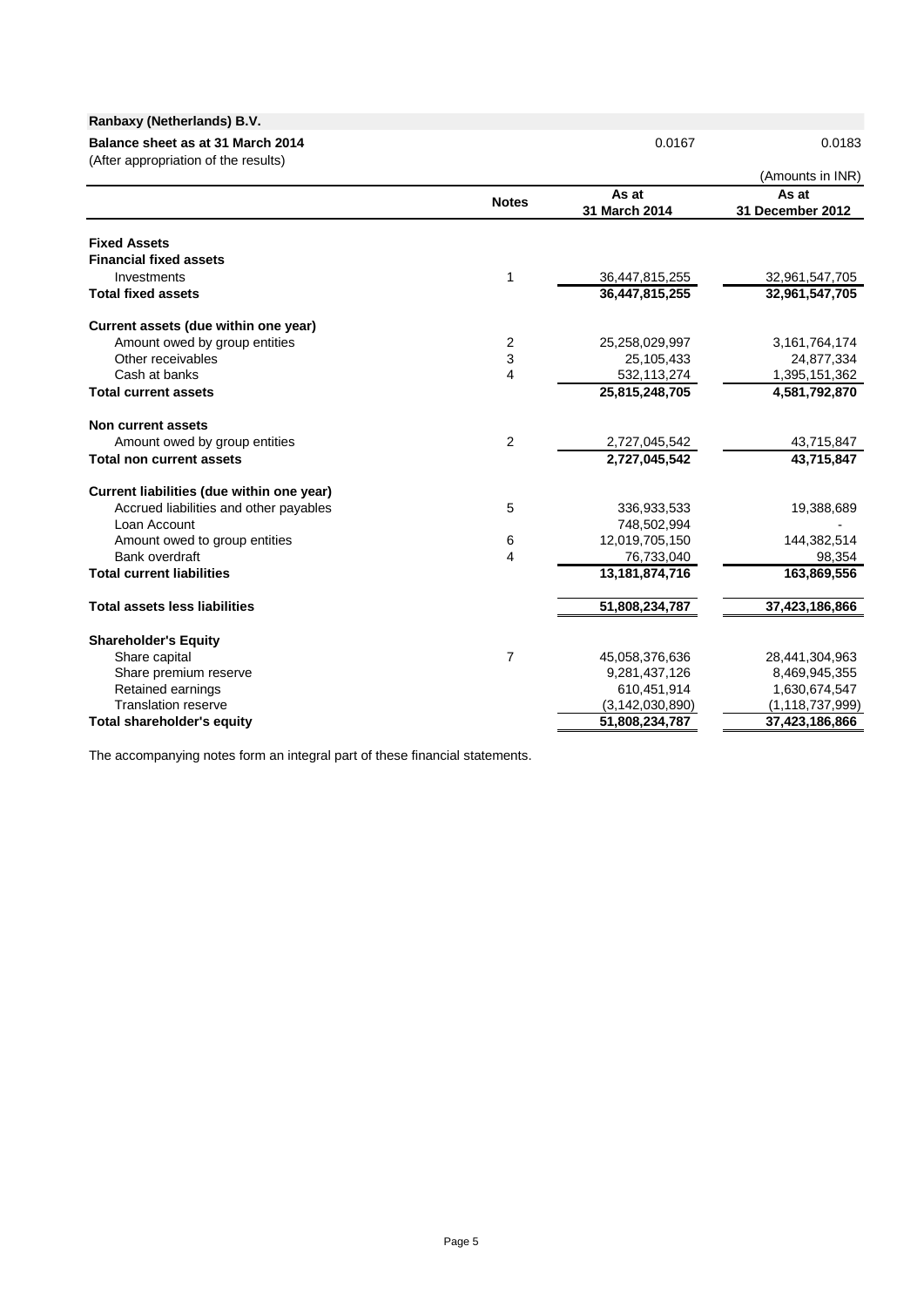**Profit and loss for the fifteen months period ended 31 March 2014**

|                                                  |                |                                                                | (Amounts in US Dollars)                |
|--------------------------------------------------|----------------|----------------------------------------------------------------|----------------------------------------|
|                                                  | <b>Notes</b>   | For the fifteen months<br><b>Period ended</b><br>31 March 2014 | For the year ended<br>31 December 2012 |
| <b>Holding activities</b>                        |                |                                                                |                                        |
| Dividend from investments                        | 8              | 85,845,767                                                     | 33,169,087                             |
| Profit on disposal of subsidiary                 |                | 137,728                                                        |                                        |
| Provision for diminution in value of investment  |                | (2,559,262)                                                    | (3,363,262)                            |
| <b>Result from holding activities</b>            |                | 83,424,233                                                     | 29,805,825                             |
| <b>Financing activities</b>                      |                |                                                                |                                        |
| Interest income on amount owed by group entities | 9              | 2,979,987                                                      | 2,354,991                              |
| Interest income from banks & others              |                | 253,158                                                        | 268,205                                |
| Interest expenses                                | 10             | (2,820,122)                                                    | (64, 194)                              |
| Amount owed by group entities written off        | $\overline{2}$ |                                                                | (396, 330)                             |
| <b>Result from financing activities</b>          |                | 413,023                                                        | 2,162,672                              |
| Other financial income and expenses              | 11             | (3,075,313)                                                    | (241, 980)                             |
|                                                  |                | (3,075,313)                                                    | (241, 980)                             |
| <b>Other expenses</b>                            |                |                                                                |                                        |
| General and administration expenses              | 12             | (293, 754)                                                     | (439, 236)                             |
| <b>Total expenses</b>                            |                | (293, 754)                                                     | (439, 236)                             |
| <b>Result before taxation</b>                    |                | 80,468,189                                                     | 31,287,281                             |
| Corporate income tax                             | 13             | (114,986)                                                      | (520,000)                              |
| <b>Result after taxation</b>                     |                | 80,353,203                                                     | 30,767,281                             |
|                                                  |                |                                                                |                                        |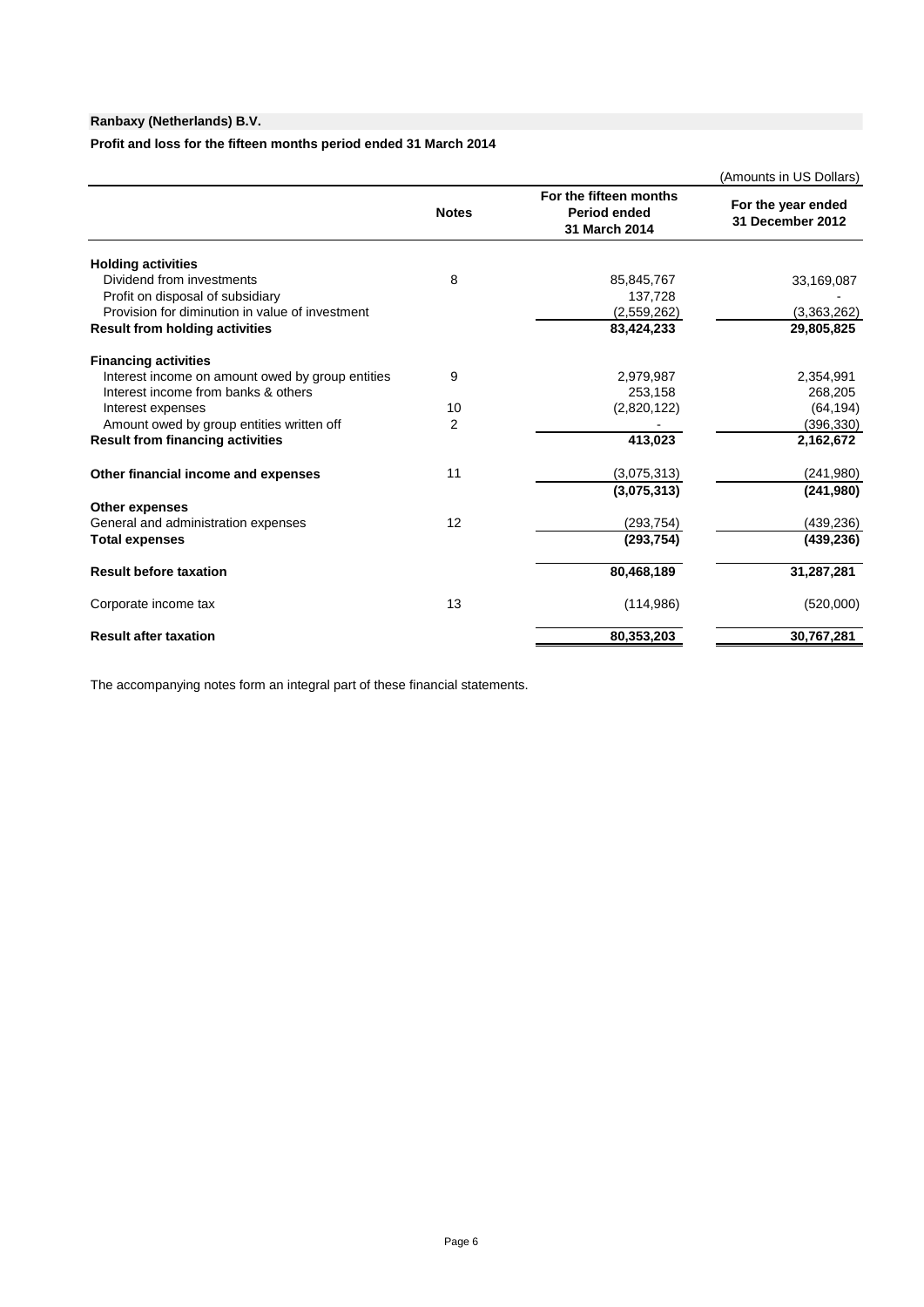### **Profit and loss for the fifteen months period ended 31 March 2014**

|                                                              |                | 0.0169                                                         | 0.0187<br>(Amounts in INR)             |
|--------------------------------------------------------------|----------------|----------------------------------------------------------------|----------------------------------------|
|                                                              | <b>Notes</b>   | For the fifteen months<br><b>Period ended</b><br>31 March 2014 | For the year ended<br>31 December 2012 |
| <b>Holding activities</b>                                    |                |                                                                |                                        |
| Dividend from investments                                    | 8              | 5,079,631,207                                                  | 1,773,747,967                          |
| Profit on disposal of subsidiary                             |                | 8,149,581                                                      |                                        |
| Provision for diminution in value of investment              |                | (151, 435, 637)                                                | (179, 853, 583)                        |
| <b>Result from holding activities</b>                        |                | 4,936,345,151                                                  | 1,593,894,384                          |
| <b>Financing activities</b>                                  |                |                                                                |                                        |
| Interest income on amount owed by group entities             | 9              | 176,330,566                                                    | 125,935,343                            |
| Interest income from banks & others                          |                | 14,979,781                                                     | 14,342,513                             |
| Interest expenses                                            | 10             | (166, 871, 149)                                                | (3,432,833)                            |
| Amount owed by group entities written off                    | $\overline{2}$ |                                                                | (21, 194, 118)                         |
| <b>Result from financing activities</b>                      |                | 24,439,199                                                     | 115,650,905                            |
| Other financial income and expenses                          | 11             | (181, 971, 196)                                                | (12, 940, 122)                         |
|                                                              |                | (181.971.196)                                                  | (12,940,122)                           |
| <b>Other expenses</b><br>General and administration expenses | 12             | (17, 381, 876)                                                 |                                        |
|                                                              |                |                                                                | (23, 488, 577)                         |
| <b>Total expenses</b>                                        |                | (17, 381, 876)                                                 | (23, 488, 577)                         |
| <b>Result before taxation</b>                                |                | 4,761,431,278                                                  | 1,673,116,592                          |
| Corporate income tax                                         | 13             | (6,803,905)                                                    | (27, 807, 487)                         |
| <b>Result after taxation</b>                                 |                | 4,754,627,372                                                  | 1,645,309,105                          |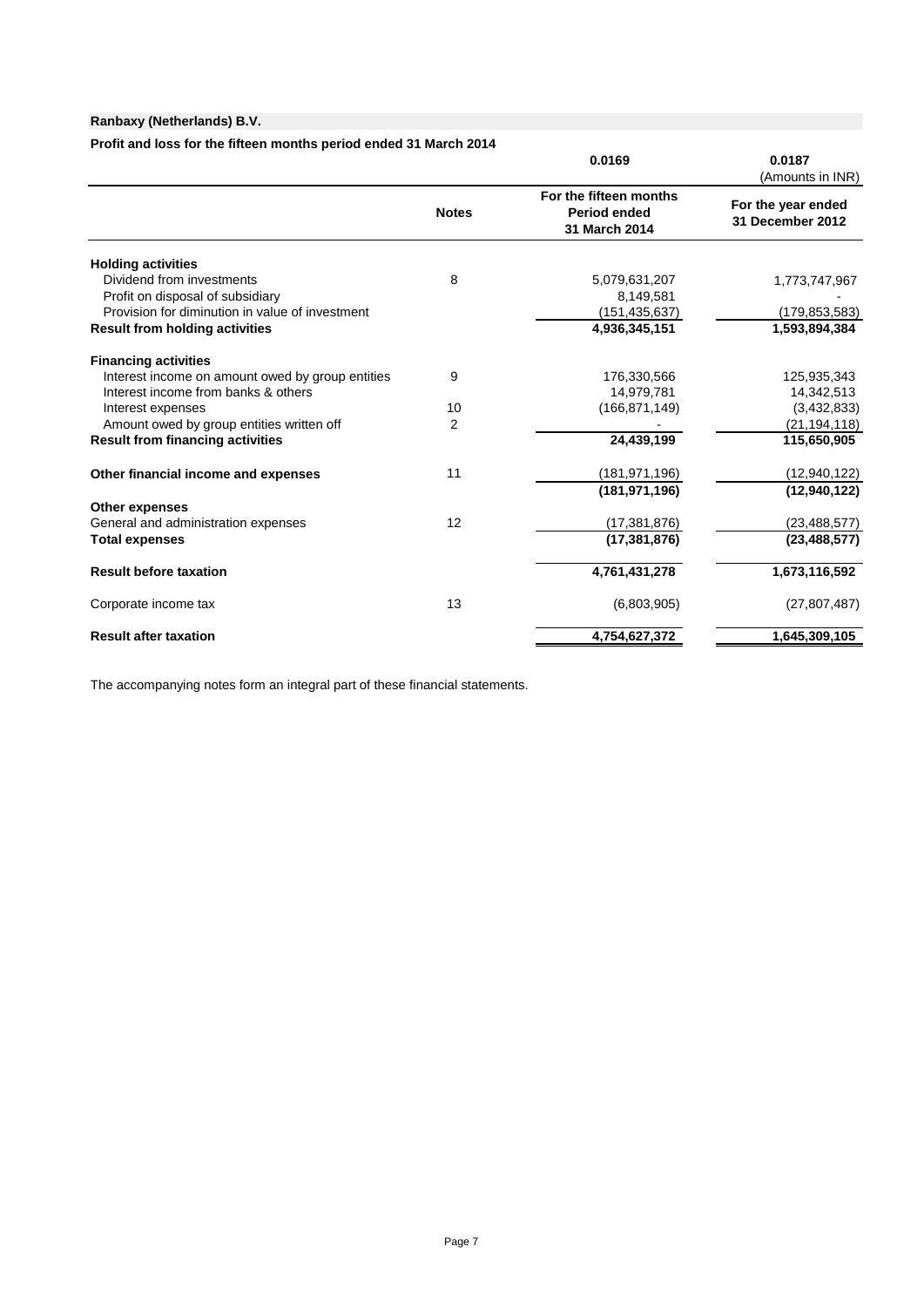#### **Notes to the financial statements**

#### **General:**

Ranbaxy (Netherlands) B.V. ("the Company") was incorporated as a limited liability company under the laws of the Netherlands on 14 December 1993 and has its statutory seat in Amsterdam, the Registered Office address is Prins Bernhardplein 200, 1097 JB Amsterdam, The Netherlands. The holding company is Ranbaxy Laboratories Limited ("RLL"), Punjab, India and the ultimate parent company is Daiichi Sankyo, Tokyo, Japan. The principle activity of the Company is to act as a holding and financing company.

The functional and reporting currency of Ranbaxy (Netherlands) B.V. is US Dollar, mainly based on the nature of the Company and in accordance with the primary economic environment in which the company operates as a holding company within the Ranbaxy Group.

#### **Financial reporting period**

The Company has extended its current accounting period from twelve months to fifteen months ended 31 March 2014 to align with the reporting period of its holding Company, Ranbaxy Laboratories Limited.

#### **Basis of presentation:**

These financial statements have been prepared and presented on the basis of the going concern assumption and under historical cost convention. While preparing the financial statements, accrual basis of accounting has been followed and comply with Title 9, Book 2 of the Netherlands Civil Code. The accounting policies set out below have been applied consistently to the periods presented in these financial statements.

#### **a. Financial fixed assets**

Financial fixed assets mainly consists of participations in group entities. The participations are accounted for by the cost method and are stated at cost, less any provision for other than temporary decline in value.

Financial fixed assets are tested for impairment in the case of changes, or circumstances arising, that lead to an indication that the carrying amount of the asset will not be recovered. The recoverability of assets in use is determined by comparing the carrying amount of an asset with the estimated present value of the future net cash flows which the asset is expected to generate. If the carrying amount of an asset exceeds the estimated present value of the future cash flows, impairment is charged to statement of profit and loss account as the difference between the carrying amount and the recoverable amount.

#### **b. Foreign Currencies**

Monetary assets and liabilities in foreign currencies are translated into US Dollar at their exchange rates prevailing on the balance sheet date. Transactions in foreign currencies are translated into US Dollars at the exchange rates in effect at the date of the transactions. The resulting currency exchange rate differences are taken to the statement of profit and loss account.

Non-monetary assets and liabilities in foreign currency that are stated at present value are translated into US

Dollars at the exchange rates applicable at the moment the present value is determined. Translation gains and

losses are taken directly to shareholders' equity as part of the translation reserve.

#### **c. Assets and liabilities**

All assets and liabilities are valued at nominal value, unless stated otherwise in the notes.

#### **d. Financial instruments**

Financial instruments include amount owed by group entities, other receivables, accrued liabilities and other payables, short term bank borrowings and amount owed to group entities. Financial instruments are initially recognised at fair value. After initial recognition, financial instruments are valued at amortized cost on the basis of the effective interest method, less impairment losses. The fair value of the non-current loans as at 31 March 2014 approximates their carrying value.

### **e. Consolidation**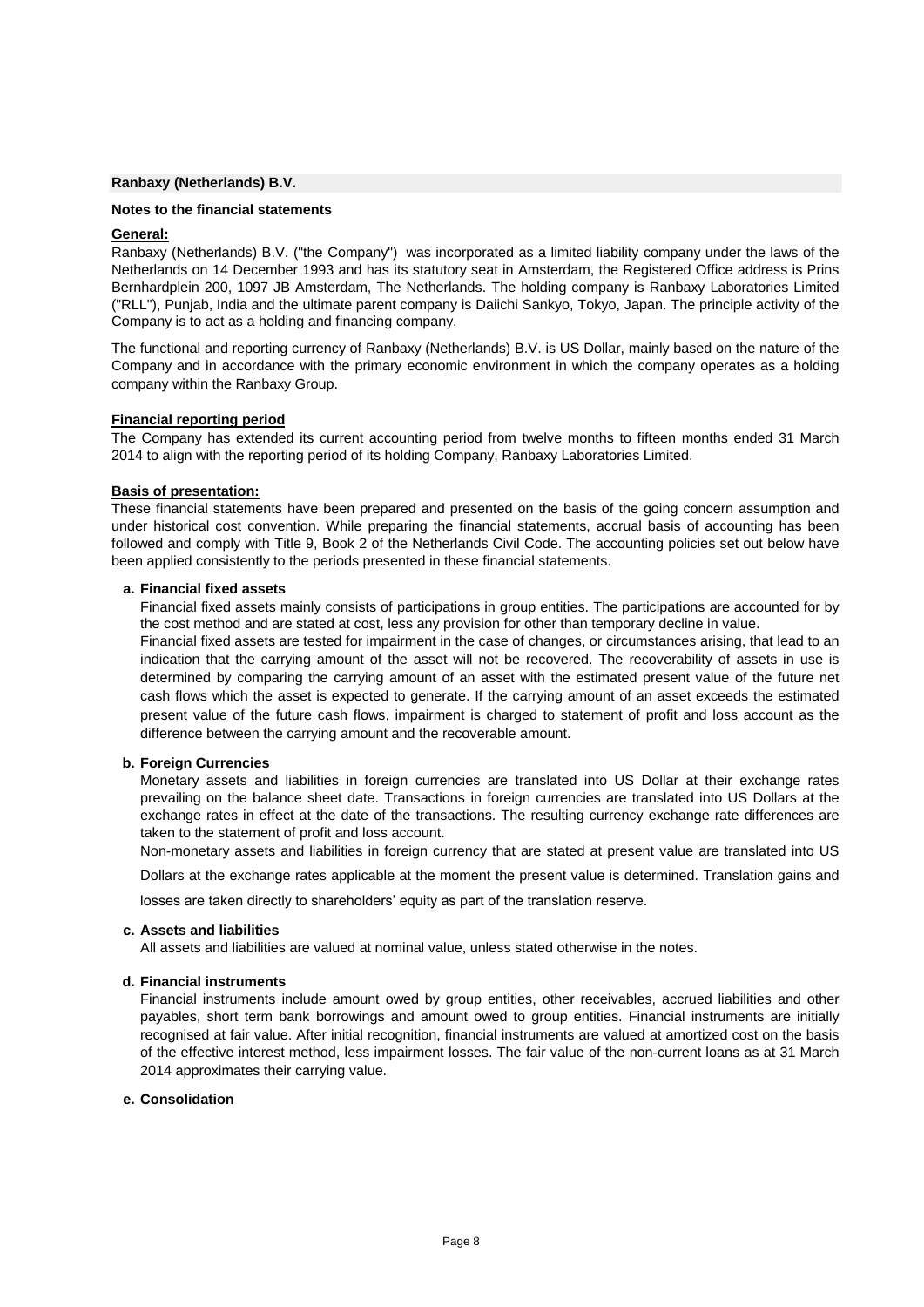In accordance with article 408, Book 2 of the Dutch Civil Code, the Company is not required to prepare consolidated annual accounts in conformity with accounting principles generally accepted in the Netherlands. The annual accounts of the Company and its subsidiaries are included in the consolidated accounts of the holding company (RLL), which are available at the Company's registered office and will be filed at Dutch Chamber of Commerce.

### **f. Recognition of income**

Dividend from investments are recorded as income (net of taxes) when the right to receive the income is established. Other income and expenses are recognised and reported on an accrual basis. Interest income is recognised on a time proportion basis taking into account the amount outstanding and the interest rate applicable.

#### **g. Corporate Income tax**

Provisions for taxation have been made in accordance with standard ruling practice for holding companies in The Netherlands. Corporate income tax comprises the current and deferred corporate income tax payable and deductible for the reporting period. Corporate income tax is recognised in the statement of profit and loss account except to the extent that it relates to items recognised directly to equity, in which case it is recognised in equity. Current tax comprises the expected tax payable of receivable on the taxable profit or loss for the financial year, using tax rates enacted or substantively enacted at the reporting date, and any adjustment to the tax payable in respect of previous years. Deferred tax is provided for temporary differences between the carrying amounts of assets and liabilities for financial reporting purposes and the amounts used for taxation purposes. Final Corporate Income tax assessments have been received till financial year 2010.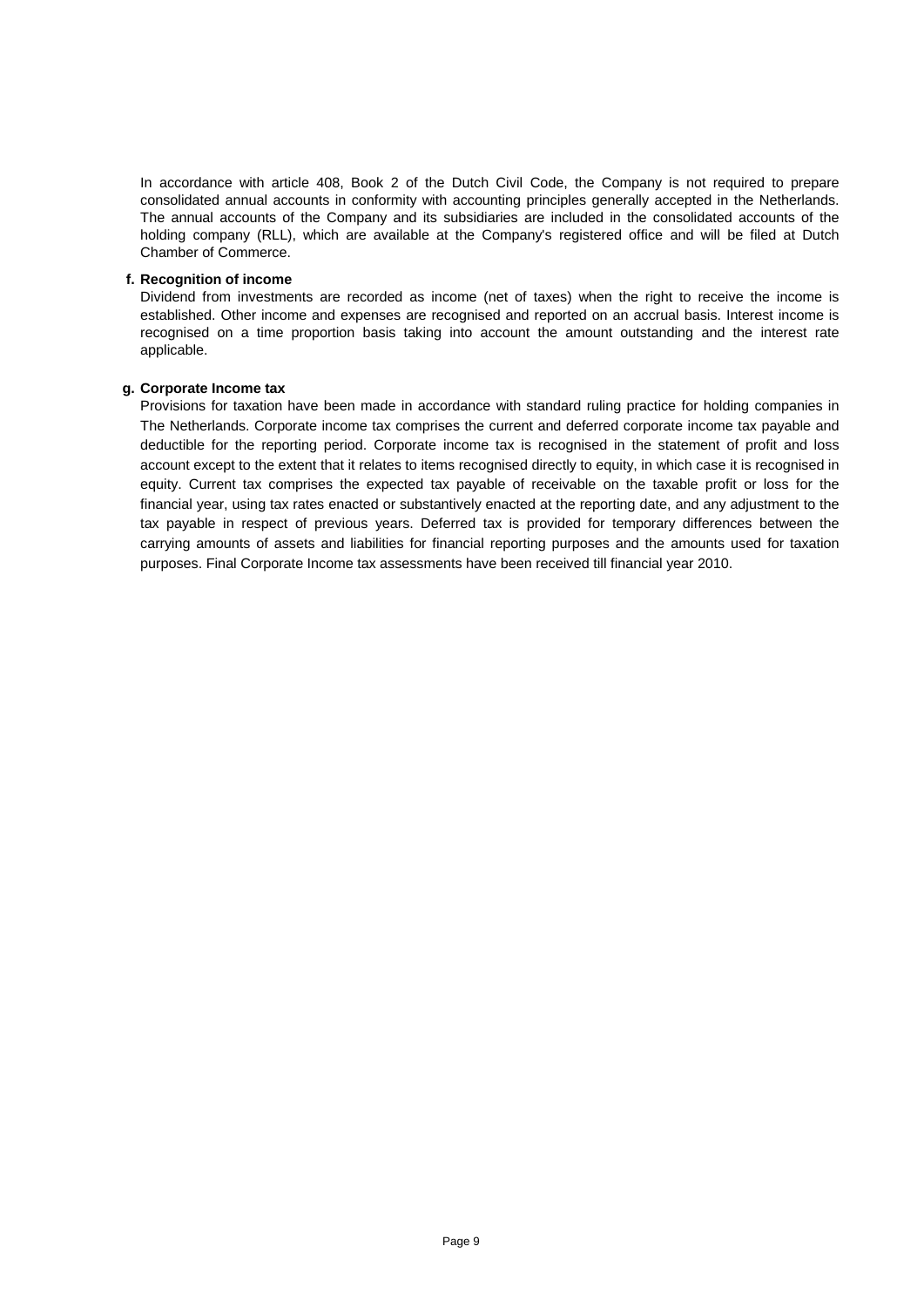Notes to the financial statements for the fifteen months period ended 31 March 2014 (Continued)

|                                                        |                       |                                                         | As at         | As at                 |
|--------------------------------------------------------|-----------------------|---------------------------------------------------------|---------------|-----------------------|
|                                                        |                       |                                                         | 31 March 2014 | 31 December 2012      |
| <b>Balance sheet</b>                                   |                       |                                                         | <b>USD</b>    | <b>USD</b>            |
|                                                        |                       |                                                         |               |                       |
| 1 Investments                                          |                       |                                                         |               |                       |
| Interests in group entities                            |                       |                                                         |               |                       |
| Name                                                   | Domicile              | Effective shareholding (%)<br>Current year (Prior Year) |               |                       |
| Ranbaxy Australia Pty. Ltd                             | Australia             | 100 (100)                                               | 7,594,317     | 7,594,317             |
| Ranbaxy Belgium N.V.                                   | Belgium               | 100 (100)                                               | 1,573,570     | 1,573,570             |
| Ranbaxy Pharmaceutical Ltda, Brazil                    | <b>Brazil</b>         | 100 (100)                                               | 12,491,730    | 12,491,730            |
| Ranbaxy Pharmaceutical Canada Inc                      | Canada                | 100 (100)                                               | 1,855,487     | 1,855,487             |
| Ranbaxy Egypt (L.L.C)                                  | Egypt                 | 100 (100)                                               | 1,019,255     | 1,019,255             |
| Ranbaxy Pharmacia Generiques SAS <sup>3</sup>          | France                | 3.33(3.33)                                              | 3,252,483     | 2,484,621             |
| <b>Basics GmbH</b>                                     | Germany               | 100 (100)                                               | 6,984,012     | 6,984,012             |
| Ranbaxy Ireland Ltd                                    | Ireland               | 100 (100)                                               | 13,429,581    | 13,429,581            |
| Ranbaxy Italia S.p.A.                                  | Italy                 | 100 (100)                                               | 25,211,430    | 25,211,430            |
| Ranbaxy Malaysia Sdn. Bhd.                             | Malaysia              | 31.35 (31.35)                                           | 1,015,454     | 1,015,454             |
| Ranbaxy Pharmaceuticals Ukraine <sup>3</sup>           | Ukraine               | 99 (99)                                                 | 4,950,000     | 1,400,000             |
| Ranbaxy Nigeria Ltd                                    | Nigeria               | 52.63 (52.63)                                           | 561,927       | 561,927               |
| Ranbaxy PRP (Peru) S.A.C.                              | Peru                  | 100 (100)                                               | 1,512,500     | 1,512,500             |
| Ranbaxy (Poland) Sp. Zoo                               | Poland                | 100 (100)                                               | 1,324,634     | 1,324,634             |
| Ranbaxy Portugal-Com E Desenvolv De Prod <sup>4</sup>  | Portugal              | 100 (100)                                               | 7,783,479     | 5,992,079             |
| Terapia S.A.                                           | Romania               | 96.7 (96.7)                                             | 326,716,541   | 326,716,541           |
| ZAO Ranbaxy                                            | Russia                | 100 (100)                                               | 102,234       | 102,234               |
| Ranbaxy (S.A) (Proprietary) Ltd                        | South Africa          | 100 (100)                                               | 3,272,000     | 3,272,000             |
| Be-Tabs Pharmaceuticals (Proprietary) Ltd              | South Africa          | 100 (100)                                               | 91,672,093    | 91,672,093            |
| Laboratories Ranbaxy S.L.<br>Ranbaxy Pharma AB         | Spain<br>Sweden       | 100 (100)<br>$- (100)$                                  | 10,889,738    | 10,889,738<br>157,613 |
|                                                        | Thailand              | 68.43 (68.43)                                           |               | 1,658,040             |
| Daiichi Sankyo (Thailand) Limited <sup>2</sup>         |                       |                                                         | 1,658,040     |                       |
| Ranbaxy Thailand Co. Limited <sup>1</sup>              | Thailand              | $100 (-)$                                               | 532,240       | $\overline{a}$        |
| Ranbaxy Holdings(UK) Ltd                               | United Kingdom        | 100 (100)                                               | 54,178,491    | 54,178,491            |
| Ranbaxy (UK) Ltd                                       | <b>United Kingdom</b> | 100 (100)                                               | 39,475,267    | 39,475,267            |
| Ranbaxy Morocco LLC 3                                  | Morocco               | 100 (100)                                               | 1,496,923     | 96,971                |
|                                                        |                       |                                                         | 620,553,426   | 612,669,585           |
| Less: Provision for diminution in value of investments |                       |                                                         |               |                       |
| Ranbaxy (UK) Ltd                                       |                       |                                                         | 1,750,000     | 1,750,000             |
| Ranbaxy Portugal-Com E Desenvolv De Prod               |                       |                                                         | 7,783,479     | 5,992,079             |
| Ranbaxy Belgium N.V.                                   |                       |                                                         | 1,573,570     | 1,573,570             |
| Ranbaxy Pharma AB                                      |                       |                                                         |               | 157,613               |
| Ranbaxy Pharmacia Generiques SAS                       |                       |                                                         | 767,862       |                       |
|                                                        |                       |                                                         | 608,678,515   | 603,196,323           |

The Company has made use of article 408, Book 2 of the Dutch Civil Code, which enables departure from consolidation of subsidiaries.

Additional Notes:-

1. New subsidiary namely Ranbaxy Thailand Co. Limited has been incorporated during the period with effect from 10 October 2013.

2. Daiichi Sankyo (Thailand) Limited earlier known as Ranbaxy Unichem Co. Limited, Thailand.

3. Increase in investment in Ranbaxy, Morocco LLC is attributable to conversion of loan amounting to USD 1,399,952 into equity capital and other increases are on account of equity infusion.

4. Entity has filed for liquidation to Government Authorities in Portugal.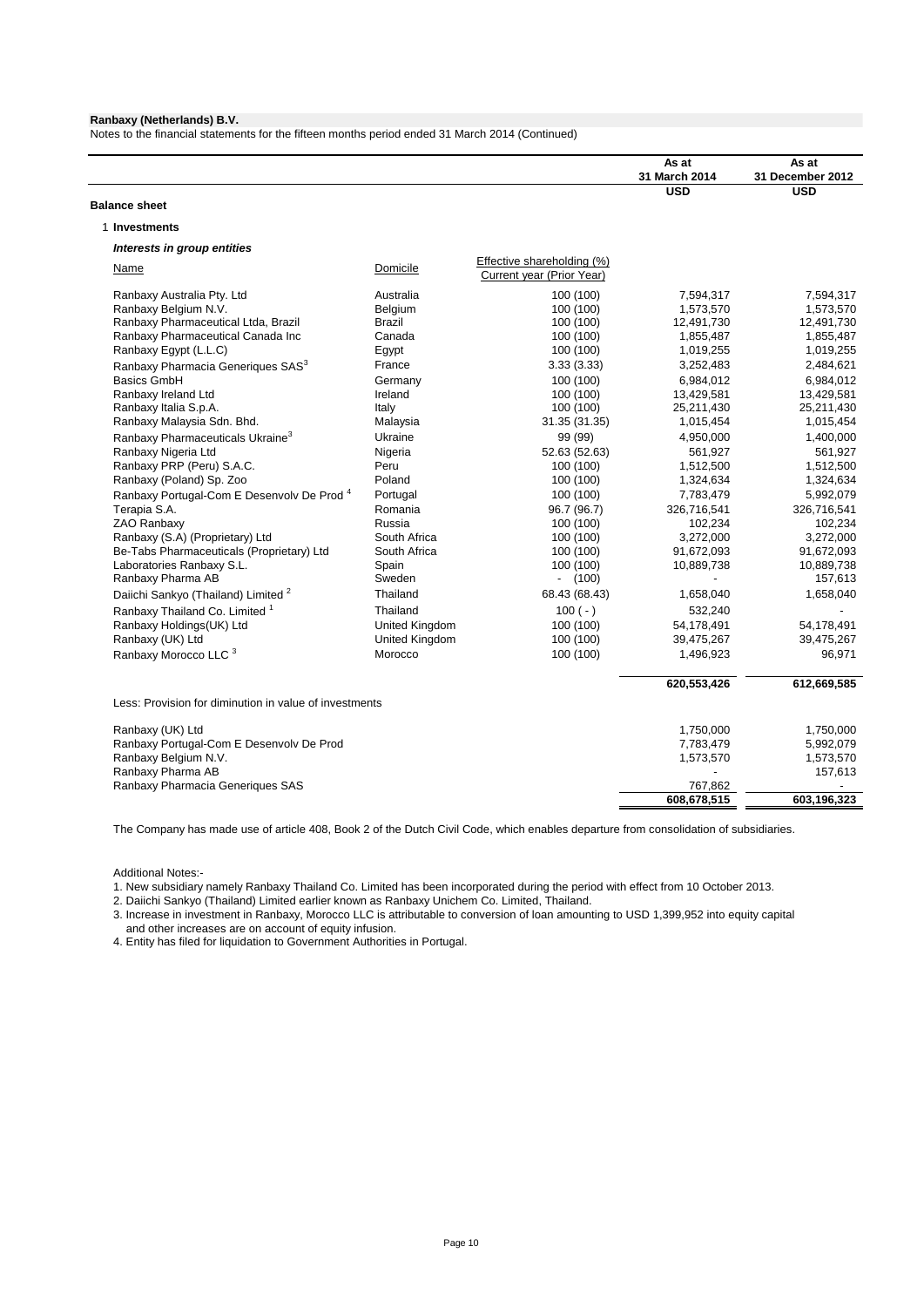| Ranbaxy (Netherlands) B.V.<br>Notes to the financial statements for the fifteen months period ended 31 March 2014 (Continued) |                        |                                                                | 0.0167                       | 0.0183                       |
|-------------------------------------------------------------------------------------------------------------------------------|------------------------|----------------------------------------------------------------|------------------------------|------------------------------|
|                                                                                                                               |                        |                                                                | As at<br>31 March 2014       | As at<br>31 December 2012    |
|                                                                                                                               |                        |                                                                | <b>INR</b>                   | <b>INR</b>                   |
| <b>Balance sheet</b>                                                                                                          |                        |                                                                |                              |                              |
| 1 Investments                                                                                                                 |                        |                                                                |                              |                              |
| Interests in group entities                                                                                                   |                        |                                                                |                              |                              |
| <b>Name</b>                                                                                                                   | Domicile               | <b>Effective shareholding (%)</b><br>Current year (Prior Year) |                              |                              |
| Ranbaxy Australia Pty. Ltd                                                                                                    | Australia              | 100 (100)                                                      | 454,749,513                  | 414,989,992                  |
| Ranbaxy Belgium N.V.                                                                                                          | Belgium                | 100 (100)                                                      | 94,225,768                   | 85,987,449                   |
| Ranbaxy Pharmaceutical Ltda, Brazil                                                                                           | Brazil                 | 100 (100)                                                      | 748,007,783                  | 682,608,196                  |
| Ranbaxy Pharmaceutical Canada Inc                                                                                             | Canada                 | 100 (100)                                                      | 111,106,992                  | 101,392,720                  |
| Ranbaxy Egypt (L.L.C)                                                                                                         | Egypt                  | 100 (100)                                                      | 61,033,234                   | 55,696,995                   |
| Ranbaxy Pharmacia Generiques SAS <sup>3</sup>                                                                                 | France                 | 3.33(3.33)                                                     | 194,759,479                  | 135,771,642                  |
| <b>Basics GmbH</b>                                                                                                            | Germany                | 100 (100)                                                      | 418,204,311                  | 381,640,000                  |
| Ranbaxy Ireland Ltd                                                                                                           | Ireland                | 100 (100)                                                      | 804,166,527                  | 733,856,885                  |
| Ranbaxy Italia S.p.A.                                                                                                         | Italy                  | 100 (100)                                                      | 1,509,666,463                | 1,377,673,767                |
| Ranbaxy Malaysia Sdn. Bhd.                                                                                                    | Malaysia               | 31.35 (31.35)                                                  | 60,805,629                   | 55,489,290                   |
| Ranbaxy Pharmaceuticals Ukraine <sup>3</sup>                                                                                  | Ukraine                | 99 (99)                                                        | 296,407,186                  | 76,502,732                   |
| Ranbaxy Nigeria Ltd                                                                                                           | Nigeria                | 52.63 (52.63)                                                  | 33,648,323                   | 30,706,393                   |
| Ranbaxy PRP (Peru) S.A.C.                                                                                                     | Peru                   | 100 (100)                                                      | 90,568,862                   | 82,650,273                   |
| Ranbaxy (Poland) Sp. Zoo                                                                                                      | Poland                 | 100 (100)                                                      | 79,319,417                   | 72,384,386                   |
| Ranbaxy Portugal-Com E Desenvolv De Prod <sup>4</sup>                                                                         | Portugal               | 100 (100)                                                      | 466,076,559                  | 327,435,985                  |
| Terapia S.A.                                                                                                                  | Romania                | 96.7 (96.7)                                                    | 19,563,864,726               | 17,853,362,892               |
| ZAO Ranbaxy<br>Ranbaxy (S.A) (Proprietary) Ltd                                                                                | Russia<br>South Africa | 100 (100)                                                      | 6,121,775                    | 5,586,538                    |
| Be-Tabs Pharmaceuticals (Proprietary) Ltd                                                                                     | South Africa           | 100 (100)<br>100 (100)                                         | 195,928,144<br>5,489,346,862 | 178,797,814<br>5,009,403,989 |
| Laboratories Ranbaxy S.L.                                                                                                     | Spain                  | 100 (100)                                                      | 652,080,130                  | 595,067,660                  |
| Ranbaxy Pharma AB                                                                                                             | Sweden                 | $- (100)$                                                      |                              | 8,612,705                    |
| Daiichi Sankyo (Thailand) Limited <sup>2</sup>                                                                                | Thailand               | 68.43 (68.43)                                                  | 99,283,859                   | 90,603,303                   |
| Ranbaxy Thailand Co. Limited <sup>1</sup>                                                                                     | Thailand               | $100 (-)$                                                      | 31,870,659                   |                              |
| Ranbaxy Holdings(UK) Ltd                                                                                                      | <b>United Kingdom</b>  | 100 (100)                                                      | 3,244,221,015                | 2,960,573,276                |
| Ranbaxy (UK) Ltd                                                                                                              | <b>United Kingdom</b>  | 100 (100)                                                      | 2,363,788,426                | 2,157,118,400                |
| Ranbaxy Morocco LLC 3                                                                                                         | Morocco                | 100 (100)                                                      | 89,636,100                   | 5,298,955                    |
|                                                                                                                               |                        |                                                                |                              |                              |
|                                                                                                                               |                        |                                                                | 37,158,887,742               | 33,479,212,238               |
| Less: Provision for diminution in value of investments                                                                        |                        |                                                                |                              |                              |
| Ranbaxy (UK) Ltd                                                                                                              |                        |                                                                | 104.790.419                  | 95,628,415                   |
| Ranbaxy Portugal-Com E Desenvolv De Prod                                                                                      |                        |                                                                | 466,076,558                  | 327,435,985                  |
| Ranbaxy Belgium N.V.                                                                                                          |                        |                                                                | 94,225,749                   | 85,987,432                   |
| Ranbaxy Pharma AB                                                                                                             |                        |                                                                |                              | 8,612,732                    |
| Ranbaxy Pharmacia Generiques SAS                                                                                              |                        |                                                                | 45,979,760                   |                              |
|                                                                                                                               |                        |                                                                | 36.447.815.255               | 32,961,547,674               |

The Company has made use of article 408, Book 2 of the Dutch Civil Code, which enables departure from consolidation of subsidiaries.

Additional Notes:-

1. New subsidiary namely Ranbaxy Thailand Co. Limited has been incorporated during the period with effect from 10 October 2013.

2. Daiichi Sankyo (Thailand) Limited earlier known as Ranbaxy Unichem Co. Limited, Thailand.

3. Increase in investment in Ranbaxy, Morocco LLC is attributable to conversion of loan amounting to USD 1,399,952 INR 82,837,396 into equity capital and other increases are on account of equity infusion.

4. Entity has filed for liquidation to Government Authorities in Portugal.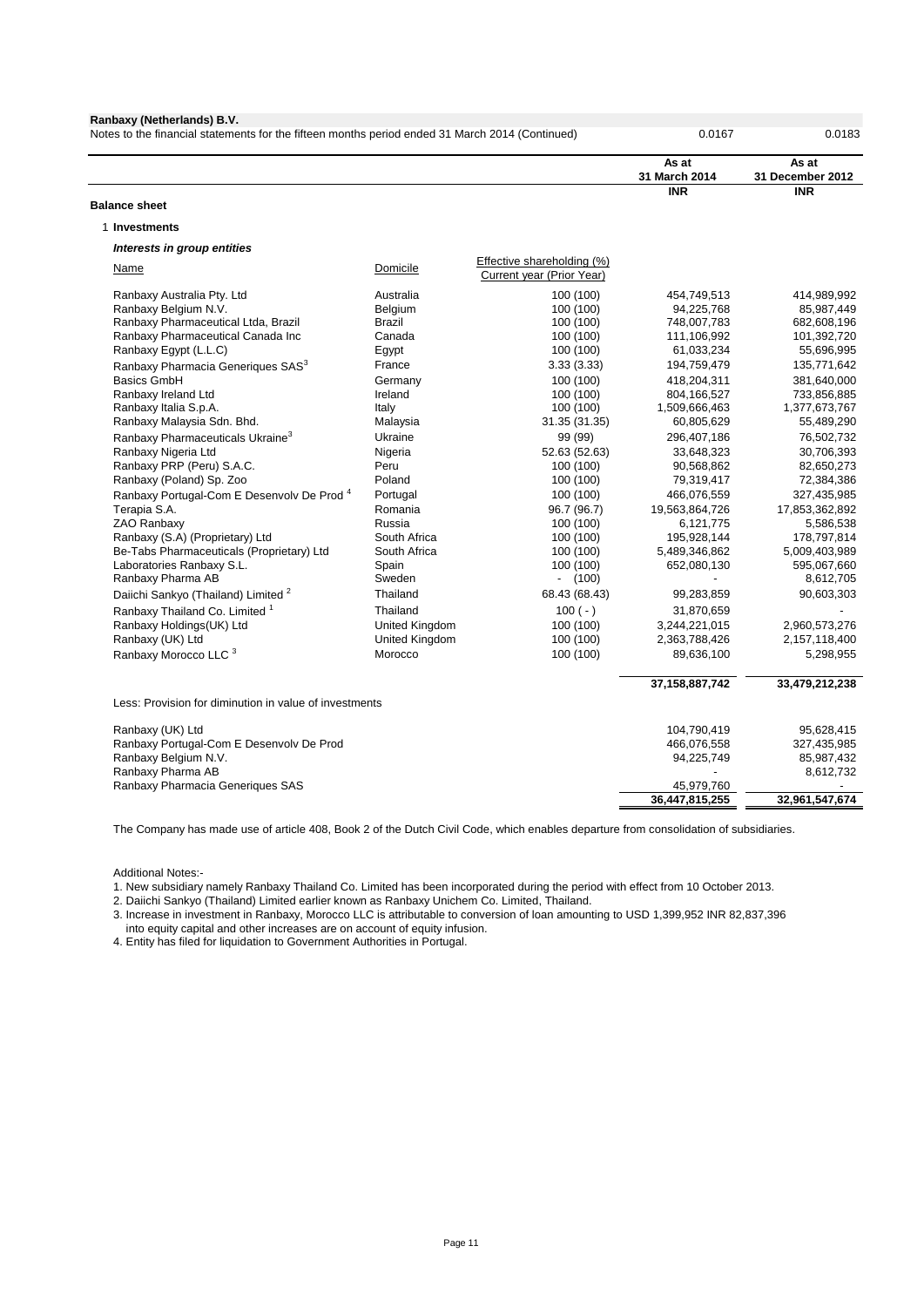Notes to the financial statements for the fifteen months period ended 31 March 2014 (Continued)

|                                           | <b>Interest Rate</b>   | As at<br>31 March 2014 |             | As at<br>31 December 2012 |             |
|-------------------------------------------|------------------------|------------------------|-------------|---------------------------|-------------|
|                                           |                        | <b>USD</b>             |             | <b>USD</b>                |             |
| 2 Amount owed by group entities           |                        | Current                | Non-current | Current                   | Non-current |
| Ranbaxy Holdings (UK) Limited             |                        | 75,000                 |             | 25,000                    |             |
| Laboratories Ranbaxy S.L.                 | 2.50%                  | 2,076,989              | 2,749,600   | 3,741,217                 |             |
| Ranbaxy Pharmaceuticals Inc.              |                        | 358,613,914            |             |                           |             |
| Ranbaxy Australia Pty. Ltd                | 4%                     | 15,587,122             |             | 4,444,718                 |             |
| Ranbaxy Italia S.p.A.                     | 6M Euro Libor+125bp    | 9.434.033              |             | 9.041.793                 |             |
| Be-Tabs Pharmaceuticals (Proprietary) Ltd | 8.50%                  | 16,402,465             |             | 18,443,267                |             |
| ZAO Ranbaxy                               | 6 M USD LIBOR + 250bp  | 5,077,567              | 10,000,000  | 7,502,640                 |             |
| Ranbaxy Mexico, S.A de C.V                |                        |                        |             | 2,012,578                 |             |
| Ranbaxy Pharmacia Generiques SAS          | 6 M Euribor +150bp     | 11,043,270             |             | 9,359,603                 |             |
| Ranbaxy UK Ltd                            |                        |                        | 14,192,061  |                           |             |
| Ranbaxy Pharmaceuticals Ltda              | 6 M USD LIBOR + 250 bp | 13.366                 | 5,000,000   |                           |             |
| Ranbaxy PRP Peru                          |                        | 550,000                |             | 550,000                   |             |
| Ranbaxy Portugal                          |                        |                        |             | 396.330                   |             |
| Ranbaxy Nigeria Limited                   | 6 M USD LIBOR + 300bp  | 1,690,961              | 6,400,000   | 470                       |             |
| Sonke Pharmaceuticals                     | 8.50%                  | 1,041,952              |             | 1,311,592                 |             |
| Ranbaxy Morocco LLC                       | 6 M USD LIBOR + 250bp  | 86.017                 | 3,500,000   | 1,423,766                 |             |
| Ranbaxy Egypt                             | 6 M USD LIBOR + 250bp  | 39,806                 | 3,700,000   | 3,640                     | 800,000     |
| Ranbaxy Malaysia                          | <b>NA</b>              | 76,639                 |             |                           |             |
|                                           |                        | 421,809,101            | 45,541,661  | 58,256,614                | 800,000     |
| Less: Amount written off                  |                        |                        |             | 396,330                   |             |
|                                           |                        | 421,809,101            | 45,541,661  | 57.860.284                | 800,000     |

\* Interest free loans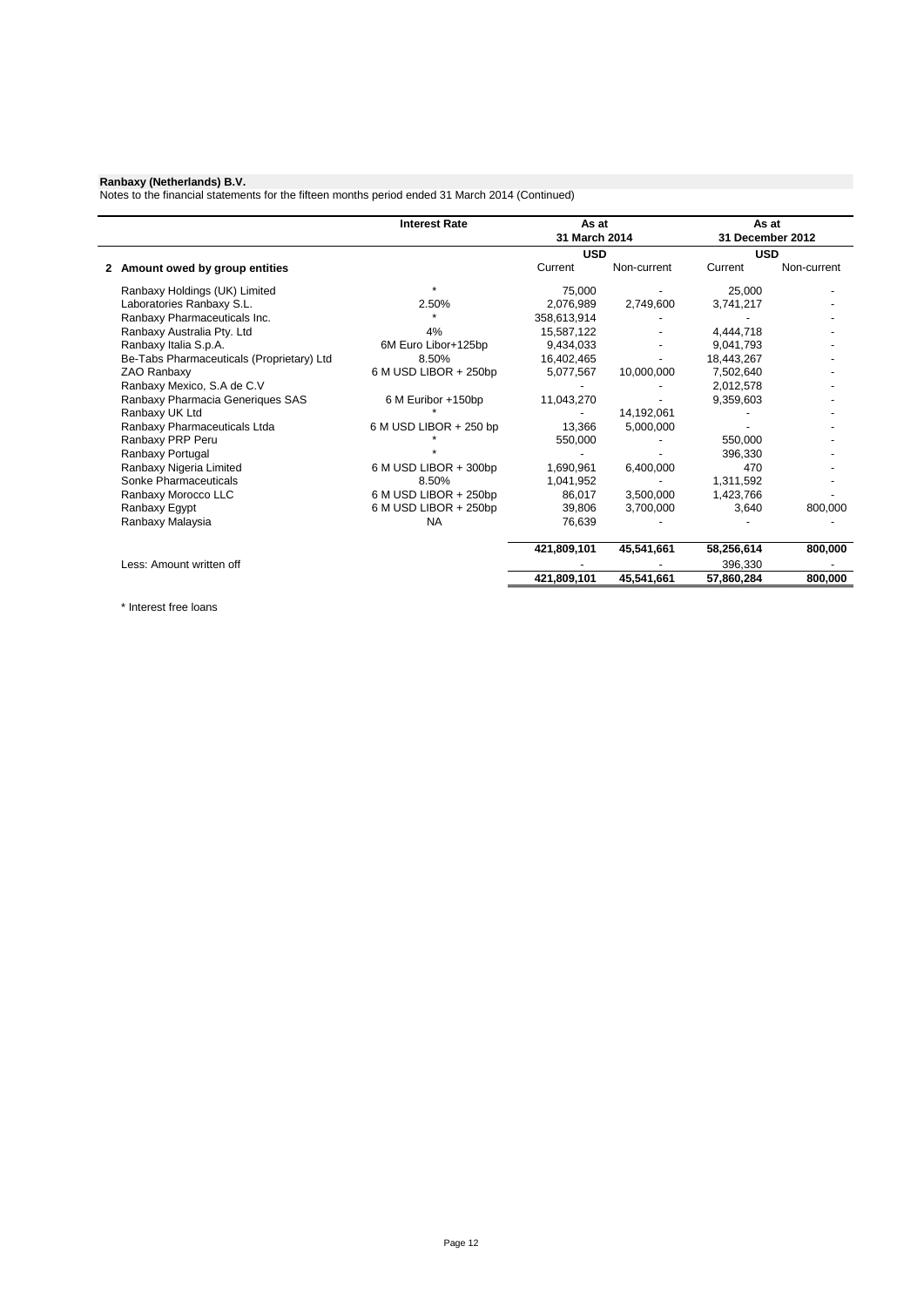Notes to the financial statements for the fifteen months period ended 31 March 2014 (Continued)

| <b>USD</b><br><b>USD</b><br>3 Other receivables<br>Withholding tax<br>23.609<br>9,424<br>Prepaid taxes<br>313,924<br>313,924<br>VAT account<br>5,988<br>Bank interest receivable<br>45,919<br>1,728<br>Other loans<br>80,000<br>80,000<br>455,255<br>419,261<br>4 Cash at Banks<br>45,843<br>Current account with Canara Bank (USD)<br>59.076<br>Current account with Canara Bank (GBP)<br>137,187<br>140,409<br>Current account with Canara Bank (EUR)<br>43,154<br>35,299<br>Current account with First National Bank SA (ZAR)<br>468<br>876<br>Current account with ABN Amro Bank (EUR)<br>646,346<br>35,399<br>Current account with ABN Amro Bank (USD)<br>61<br>61<br>On deposit accounts (with original maturity of three or less than three months) :<br>- Fixed deposit with Canara Bank (EUR)<br>2,642,200<br>- Fixed deposit with Canara Bank (USD)<br>22,631,183<br>8,000,000<br>25,531,270<br>8,886,292<br><b>Bank overdraft</b><br>Credit Agricole Bank (USD)<br>(1,800)<br>(1, 281, 442)<br>(1, 281, 442)<br>(1,800)<br>Cash at banks & deposits is not restricted and is freely distributable.<br>5 Accrued liabilities and other payables<br>Accruals and creditors<br>86,379<br>81,738<br>Interest payable<br>48,237<br>Tax on dividend<br>5,000,000<br>Other liabilities<br>29,889<br>Provision for tax<br>466,926<br>268,434<br>5,626,790<br>354,813<br>6 Amount owed to group entities<br>Ranbaxy Ireland Limited<br>2,642,200<br>Ranbaxy Laboratories Limited<br>151,006,343<br><b>Basics Gmbh</b><br>9,689,270<br>Ranbaxy Pharmaceuticals Inc.<br>40,033,463<br>200,729,076<br>2,642,200 |  | 2013 | 2012 |
|----------------------------------------------------------------------------------------------------------------------------------------------------------------------------------------------------------------------------------------------------------------------------------------------------------------------------------------------------------------------------------------------------------------------------------------------------------------------------------------------------------------------------------------------------------------------------------------------------------------------------------------------------------------------------------------------------------------------------------------------------------------------------------------------------------------------------------------------------------------------------------------------------------------------------------------------------------------------------------------------------------------------------------------------------------------------------------------------------------------------------------------------------------------------------------------------------------------------------------------------------------------------------------------------------------------------------------------------------------------------------------------------------------------------------------------------------------------------------------------------------------------------------------------------------------------------------------------------------------------|--|------|------|
|                                                                                                                                                                                                                                                                                                                                                                                                                                                                                                                                                                                                                                                                                                                                                                                                                                                                                                                                                                                                                                                                                                                                                                                                                                                                                                                                                                                                                                                                                                                                                                                                                |  |      |      |
|                                                                                                                                                                                                                                                                                                                                                                                                                                                                                                                                                                                                                                                                                                                                                                                                                                                                                                                                                                                                                                                                                                                                                                                                                                                                                                                                                                                                                                                                                                                                                                                                                |  |      |      |
|                                                                                                                                                                                                                                                                                                                                                                                                                                                                                                                                                                                                                                                                                                                                                                                                                                                                                                                                                                                                                                                                                                                                                                                                                                                                                                                                                                                                                                                                                                                                                                                                                |  |      |      |
|                                                                                                                                                                                                                                                                                                                                                                                                                                                                                                                                                                                                                                                                                                                                                                                                                                                                                                                                                                                                                                                                                                                                                                                                                                                                                                                                                                                                                                                                                                                                                                                                                |  |      |      |
|                                                                                                                                                                                                                                                                                                                                                                                                                                                                                                                                                                                                                                                                                                                                                                                                                                                                                                                                                                                                                                                                                                                                                                                                                                                                                                                                                                                                                                                                                                                                                                                                                |  |      |      |
|                                                                                                                                                                                                                                                                                                                                                                                                                                                                                                                                                                                                                                                                                                                                                                                                                                                                                                                                                                                                                                                                                                                                                                                                                                                                                                                                                                                                                                                                                                                                                                                                                |  |      |      |
|                                                                                                                                                                                                                                                                                                                                                                                                                                                                                                                                                                                                                                                                                                                                                                                                                                                                                                                                                                                                                                                                                                                                                                                                                                                                                                                                                                                                                                                                                                                                                                                                                |  |      |      |
|                                                                                                                                                                                                                                                                                                                                                                                                                                                                                                                                                                                                                                                                                                                                                                                                                                                                                                                                                                                                                                                                                                                                                                                                                                                                                                                                                                                                                                                                                                                                                                                                                |  |      |      |
|                                                                                                                                                                                                                                                                                                                                                                                                                                                                                                                                                                                                                                                                                                                                                                                                                                                                                                                                                                                                                                                                                                                                                                                                                                                                                                                                                                                                                                                                                                                                                                                                                |  |      |      |
|                                                                                                                                                                                                                                                                                                                                                                                                                                                                                                                                                                                                                                                                                                                                                                                                                                                                                                                                                                                                                                                                                                                                                                                                                                                                                                                                                                                                                                                                                                                                                                                                                |  |      |      |
|                                                                                                                                                                                                                                                                                                                                                                                                                                                                                                                                                                                                                                                                                                                                                                                                                                                                                                                                                                                                                                                                                                                                                                                                                                                                                                                                                                                                                                                                                                                                                                                                                |  |      |      |
|                                                                                                                                                                                                                                                                                                                                                                                                                                                                                                                                                                                                                                                                                                                                                                                                                                                                                                                                                                                                                                                                                                                                                                                                                                                                                                                                                                                                                                                                                                                                                                                                                |  |      |      |
|                                                                                                                                                                                                                                                                                                                                                                                                                                                                                                                                                                                                                                                                                                                                                                                                                                                                                                                                                                                                                                                                                                                                                                                                                                                                                                                                                                                                                                                                                                                                                                                                                |  |      |      |
|                                                                                                                                                                                                                                                                                                                                                                                                                                                                                                                                                                                                                                                                                                                                                                                                                                                                                                                                                                                                                                                                                                                                                                                                                                                                                                                                                                                                                                                                                                                                                                                                                |  |      |      |
|                                                                                                                                                                                                                                                                                                                                                                                                                                                                                                                                                                                                                                                                                                                                                                                                                                                                                                                                                                                                                                                                                                                                                                                                                                                                                                                                                                                                                                                                                                                                                                                                                |  |      |      |
|                                                                                                                                                                                                                                                                                                                                                                                                                                                                                                                                                                                                                                                                                                                                                                                                                                                                                                                                                                                                                                                                                                                                                                                                                                                                                                                                                                                                                                                                                                                                                                                                                |  |      |      |
|                                                                                                                                                                                                                                                                                                                                                                                                                                                                                                                                                                                                                                                                                                                                                                                                                                                                                                                                                                                                                                                                                                                                                                                                                                                                                                                                                                                                                                                                                                                                                                                                                |  |      |      |
|                                                                                                                                                                                                                                                                                                                                                                                                                                                                                                                                                                                                                                                                                                                                                                                                                                                                                                                                                                                                                                                                                                                                                                                                                                                                                                                                                                                                                                                                                                                                                                                                                |  |      |      |
|                                                                                                                                                                                                                                                                                                                                                                                                                                                                                                                                                                                                                                                                                                                                                                                                                                                                                                                                                                                                                                                                                                                                                                                                                                                                                                                                                                                                                                                                                                                                                                                                                |  |      |      |
|                                                                                                                                                                                                                                                                                                                                                                                                                                                                                                                                                                                                                                                                                                                                                                                                                                                                                                                                                                                                                                                                                                                                                                                                                                                                                                                                                                                                                                                                                                                                                                                                                |  |      |      |
|                                                                                                                                                                                                                                                                                                                                                                                                                                                                                                                                                                                                                                                                                                                                                                                                                                                                                                                                                                                                                                                                                                                                                                                                                                                                                                                                                                                                                                                                                                                                                                                                                |  |      |      |
|                                                                                                                                                                                                                                                                                                                                                                                                                                                                                                                                                                                                                                                                                                                                                                                                                                                                                                                                                                                                                                                                                                                                                                                                                                                                                                                                                                                                                                                                                                                                                                                                                |  |      |      |
|                                                                                                                                                                                                                                                                                                                                                                                                                                                                                                                                                                                                                                                                                                                                                                                                                                                                                                                                                                                                                                                                                                                                                                                                                                                                                                                                                                                                                                                                                                                                                                                                                |  |      |      |
|                                                                                                                                                                                                                                                                                                                                                                                                                                                                                                                                                                                                                                                                                                                                                                                                                                                                                                                                                                                                                                                                                                                                                                                                                                                                                                                                                                                                                                                                                                                                                                                                                |  |      |      |
|                                                                                                                                                                                                                                                                                                                                                                                                                                                                                                                                                                                                                                                                                                                                                                                                                                                                                                                                                                                                                                                                                                                                                                                                                                                                                                                                                                                                                                                                                                                                                                                                                |  |      |      |
|                                                                                                                                                                                                                                                                                                                                                                                                                                                                                                                                                                                                                                                                                                                                                                                                                                                                                                                                                                                                                                                                                                                                                                                                                                                                                                                                                                                                                                                                                                                                                                                                                |  |      |      |
|                                                                                                                                                                                                                                                                                                                                                                                                                                                                                                                                                                                                                                                                                                                                                                                                                                                                                                                                                                                                                                                                                                                                                                                                                                                                                                                                                                                                                                                                                                                                                                                                                |  |      |      |
|                                                                                                                                                                                                                                                                                                                                                                                                                                                                                                                                                                                                                                                                                                                                                                                                                                                                                                                                                                                                                                                                                                                                                                                                                                                                                                                                                                                                                                                                                                                                                                                                                |  |      |      |
|                                                                                                                                                                                                                                                                                                                                                                                                                                                                                                                                                                                                                                                                                                                                                                                                                                                                                                                                                                                                                                                                                                                                                                                                                                                                                                                                                                                                                                                                                                                                                                                                                |  |      |      |
|                                                                                                                                                                                                                                                                                                                                                                                                                                                                                                                                                                                                                                                                                                                                                                                                                                                                                                                                                                                                                                                                                                                                                                                                                                                                                                                                                                                                                                                                                                                                                                                                                |  |      |      |
|                                                                                                                                                                                                                                                                                                                                                                                                                                                                                                                                                                                                                                                                                                                                                                                                                                                                                                                                                                                                                                                                                                                                                                                                                                                                                                                                                                                                                                                                                                                                                                                                                |  |      |      |
|                                                                                                                                                                                                                                                                                                                                                                                                                                                                                                                                                                                                                                                                                                                                                                                                                                                                                                                                                                                                                                                                                                                                                                                                                                                                                                                                                                                                                                                                                                                                                                                                                |  |      |      |
|                                                                                                                                                                                                                                                                                                                                                                                                                                                                                                                                                                                                                                                                                                                                                                                                                                                                                                                                                                                                                                                                                                                                                                                                                                                                                                                                                                                                                                                                                                                                                                                                                |  |      |      |
|                                                                                                                                                                                                                                                                                                                                                                                                                                                                                                                                                                                                                                                                                                                                                                                                                                                                                                                                                                                                                                                                                                                                                                                                                                                                                                                                                                                                                                                                                                                                                                                                                |  |      |      |
|                                                                                                                                                                                                                                                                                                                                                                                                                                                                                                                                                                                                                                                                                                                                                                                                                                                                                                                                                                                                                                                                                                                                                                                                                                                                                                                                                                                                                                                                                                                                                                                                                |  |      |      |
|                                                                                                                                                                                                                                                                                                                                                                                                                                                                                                                                                                                                                                                                                                                                                                                                                                                                                                                                                                                                                                                                                                                                                                                                                                                                                                                                                                                                                                                                                                                                                                                                                |  |      |      |
|                                                                                                                                                                                                                                                                                                                                                                                                                                                                                                                                                                                                                                                                                                                                                                                                                                                                                                                                                                                                                                                                                                                                                                                                                                                                                                                                                                                                                                                                                                                                                                                                                |  |      |      |
|                                                                                                                                                                                                                                                                                                                                                                                                                                                                                                                                                                                                                                                                                                                                                                                                                                                                                                                                                                                                                                                                                                                                                                                                                                                                                                                                                                                                                                                                                                                                                                                                                |  |      |      |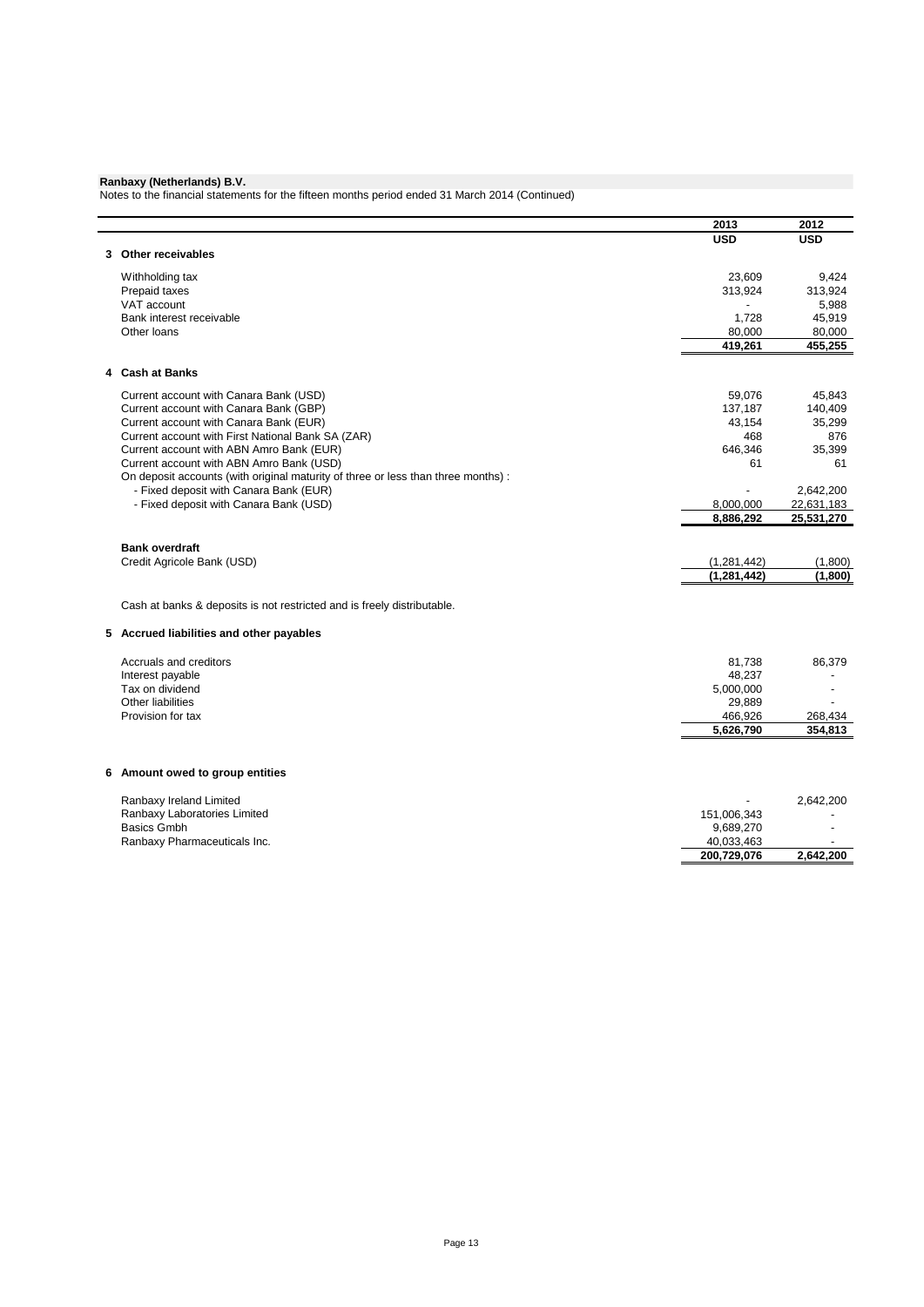Notes to the financial statements for the fifteen months period ended 31 March 2014 (Continued)

|                                           |                        | 0.0167         | 0.0167        | 0.0183           | 0.0183      |
|-------------------------------------------|------------------------|----------------|---------------|------------------|-------------|
|                                           | <b>Interest Rate</b>   | As at          |               | As at            |             |
|                                           |                        | 31 March 2014  |               | 31 December 2012 |             |
|                                           |                        | <b>INR</b>     |               | <b>INR</b>       |             |
| Amount owed by group entities<br>2        |                        | Current        | Non-current   | Current          | Non-current |
| Ranbaxy Holdings (UK) Limited             |                        | 4,491,018      |               | 1,366,120        |             |
| Laboratories Ranbaxy S.L.                 | 2.50%                  | 124.370.615    | 164,646,707   | 204,438,069      |             |
| Ranbaxy Pharmaceuticals Inc.              |                        | 21,473,887,066 |               |                  |             |
| Ranbaxy Australia Pty. Ltd                | 4%                     | 933,360,611    |               | 242,880,740      |             |
| Ranbaxy Italia S.p.A.                     | 6M Euro Libor+125bp    | 564,912,151    |               | 494.087.070      |             |
| Be-Tabs Pharmaceuticals (Proprietary) Ltd | 8.50%                  | 982,183,553    |               | 1,007,828,777    |             |
| ZAO Ranbaxy                               | 6 M USD LIBOR + 250bp  | 304,045,947    | 598,802,395   | 409,980,305      |             |
| Ranbaxy Mexico, S.A de C.V                |                        |                |               | 109,976,940      |             |
| Ranbaxy Pharmacia Generiques SAS          | 6 M Euribor +150bp     | 661,273,641    |               | 511,453,698      |             |
| Ranbaxy UK Ltd                            |                        |                | 849,823,985   |                  |             |
| Ranbaxy Pharmaceuticals Ltda              | 6 M USD LIBOR + 250 bp | 800,348        | 299,401,198   |                  |             |
| Ranbaxy PRP Peru                          |                        | 32,934,132     |               | 30.054.645       |             |
| Ranbaxy Portugal                          |                        |                |               | 21,657,377       |             |
| Ranbaxy Nigeria Limited                   | 6 M USD LIBOR + 300bp  | 101,255,146    | 383,233,533   | 25,681           |             |
| Sonke Pharmaceuticals                     | 8.50%                  | 62,392,325     |               | 71,671,694       |             |
| Ranbaxy Morocco LLC                       | 6 M USD LIBOR + 250bp  | 5,150,740      | 209,580,838   | 77,801,421       |             |
| Ranbaxy Egypt                             | 6 M USD LIBOR + 250bp  | 2,383,618      | 221,556,886   | 198,907          | 43,715,847  |
| Ranbaxy Malaysia                          | <b>NA</b>              | 4,589,147      |               |                  |             |
|                                           |                        | 25,258,030,056 | 2,727,045,542 | 3, 183, 421, 447 | 43,715,847  |
| Less: Amount written off                  |                        |                |               | 21,657,377       |             |
|                                           |                        | 25,258,030,056 | 2,727,045,542 | 3,161,764,070    | 43,715,847  |

\* Interest free loans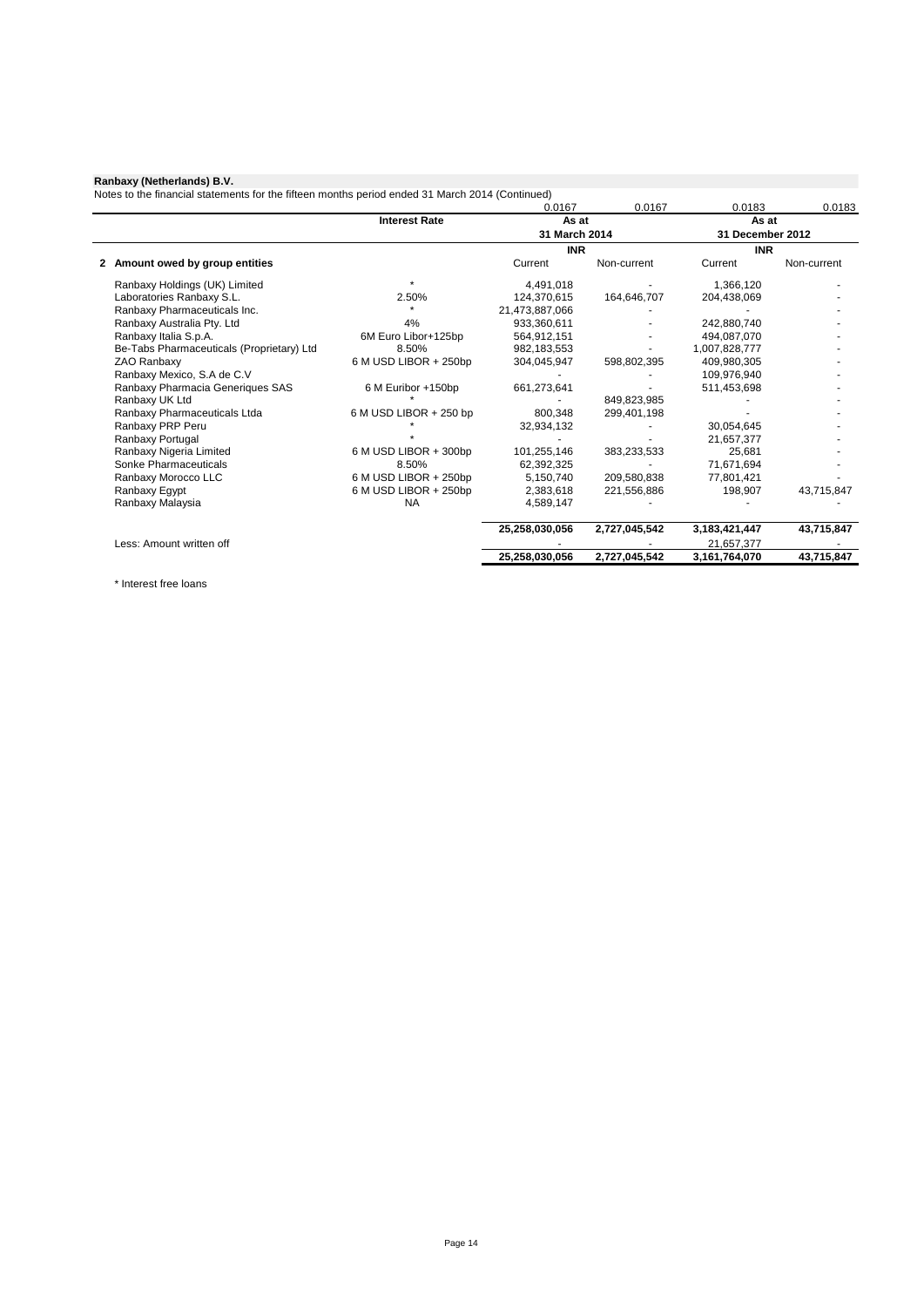Notes to the financial statements for the fifteen months period ended 31 March 2014 (Continued)

|                                                                                   | 2013                     | 2012          |
|-----------------------------------------------------------------------------------|--------------------------|---------------|
|                                                                                   | <b>USD</b>               | <b>USD</b>    |
| 3 Other receivables                                                               |                          |               |
| Withholding tax                                                                   | 1,413,728                | 514,965       |
| Prepaid taxes                                                                     | 18,797,826               | 17,154,317    |
| VAT account                                                                       |                          | 327,195       |
| Bank interest receivable                                                          | 103,460                  | 2,509,235     |
| Other loans                                                                       | 4,790,419                | 4,371,585     |
|                                                                                   | 25,105,433               | 24,877,296    |
| 4 Cash at Banks                                                                   |                          |               |
| Current account with Canara Bank (USD)                                            | 3,537,489                | 2,505,065     |
| Current account with Canara Bank (GBP)                                            | 8,214,814                | 7,672,638     |
| Current account with Canara Bank (EUR)                                            | 2,584,076                | 1,928,927     |
| Current account with First National Bank SA (ZAR)                                 | 28,049                   | 47,848        |
| Current account with ABN Amro Bank (EUR)                                          | 38,703,329               | 1,934,389     |
| Current account with ABN Amro Bank (USD)                                          | 3,662                    | 3,342         |
| On deposit accounts (with original maturity of three or less than three months) : |                          |               |
| - Fixed deposit with Canara Bank (EUR)                                            |                          | 144,382,514   |
| - Fixed deposit with Canara Bank (USD)                                            | 479,041,916              | 1,236,676,640 |
|                                                                                   | 532,113,333              | 1,395,151,362 |
| <b>Bank overdraft</b>                                                             |                          |               |
| Credit Agricole Bank (USD)                                                        | (76, 733, 040)           | (98, 354)     |
|                                                                                   | (76, 733, 040)           | (98, 354)     |
| Cash at banks & deposits is not restricted and is freely distributable.           |                          |               |
| 5 Accrued liabilities and other payables                                          |                          |               |
|                                                                                   |                          |               |
| Accruals and creditors                                                            | 4,894,470                | 4,720,139     |
| Interest payable<br>Tax on dividend                                               | 2,888,431<br>299,401,198 |               |
| Other liabilities                                                                 | 1,789,789                |               |
| Provision for tax                                                                 | 27,959,643               | 14,668,545    |
|                                                                                   | 336,933,531              | 19,388,684    |
|                                                                                   |                          |               |
| 6 Amount owed to group entities                                                   |                          |               |
| Ranbaxy Ireland Limited                                                           |                          | 144,382,514   |
| Ranbaxy Laboratories Limited                                                      | 9,042,296,008            |               |
| <b>Basics Gmbh</b>                                                                | 580,195,790              |               |
| Ranbaxy Pharmaceuticals Inc.                                                      | 2,397,213,344            |               |
|                                                                                   | 12,019,705,142           | 144,382,514   |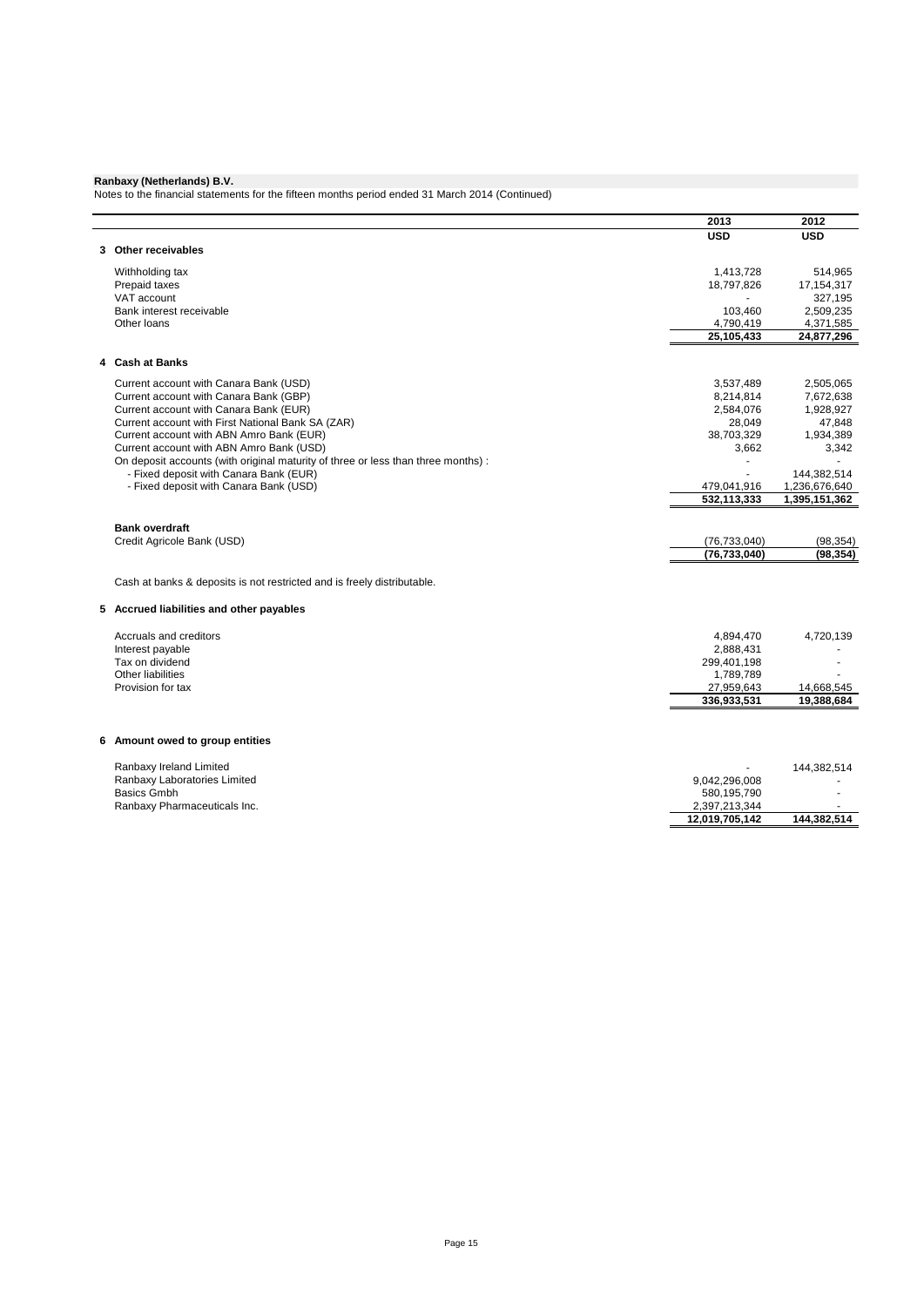Notes to the financial statements for the fifteen months period ended 31 March 2014 (Continued)

### **7 Shareholder's equity**

The Authorized share capital of the Company amounts to EUR 1,750,000,000 divided into 17,500,000 shares of EUR 100 each. Issued and paid up shares are 5,473,341 (Previous year 3,939,716) shares of EUR 100 each.

|                                       | Share capital | <b>Share Premium</b><br>reserve | <b>Retained Earnings</b> | <b>Translation</b><br>reserve | In USD<br>Total |
|---------------------------------------|---------------|---------------------------------|--------------------------|-------------------------------|-----------------|
| Balance as on 01.01.12                | 509,917,444   | 155,000,000                     | (925, 936)               | (9,914,469)                   | 654,077,039     |
| Translation adjustment for the year   | 10.558.437    |                                 |                          | (10, 558, 437)                |                 |
| Result for the year                   |               |                                 | 30,767,280               |                               | 30,767,280      |
| Balance as on 31.12.12                | 520,475,881   | 155,000,000                     | 29,841,344               | (20, 472, 906)                | 684,844,319     |
| Balance as on 01.01.13                | 520.475.881   | 155,000,000                     | 29.841.344               | (20, 472, 906)                | 684.844.319     |
| Additions made during the period      | 200.000.000   |                                 |                          |                               | 200.000.000     |
| Dividend paid during the period       |               |                                 | (100.000.000)            |                               | (100,000,000)   |
| Translation adjustment for the period | 31.999.009    |                                 |                          | (31,999,009)                  |                 |
| Result for the period                 |               |                                 | 80,353,203               |                               | 80,353,203      |
| Balance as on 31.03.2014              | 752,474,890   | 155,000,000                     | 10,194,547               | (52, 471, 915)                | 865,197,522     |

Note:

1 Translation reserve includes translation of share capital translated from EURO to USD at closing exchange rate. The EURO to USD exchange rate used as per 31 March 2014 is 1.3748 ( 2012: 1.3211)

2 The dividend has been declared and paid to Ranbaxy Laboratories Limited (RLL) being a sole shareholder.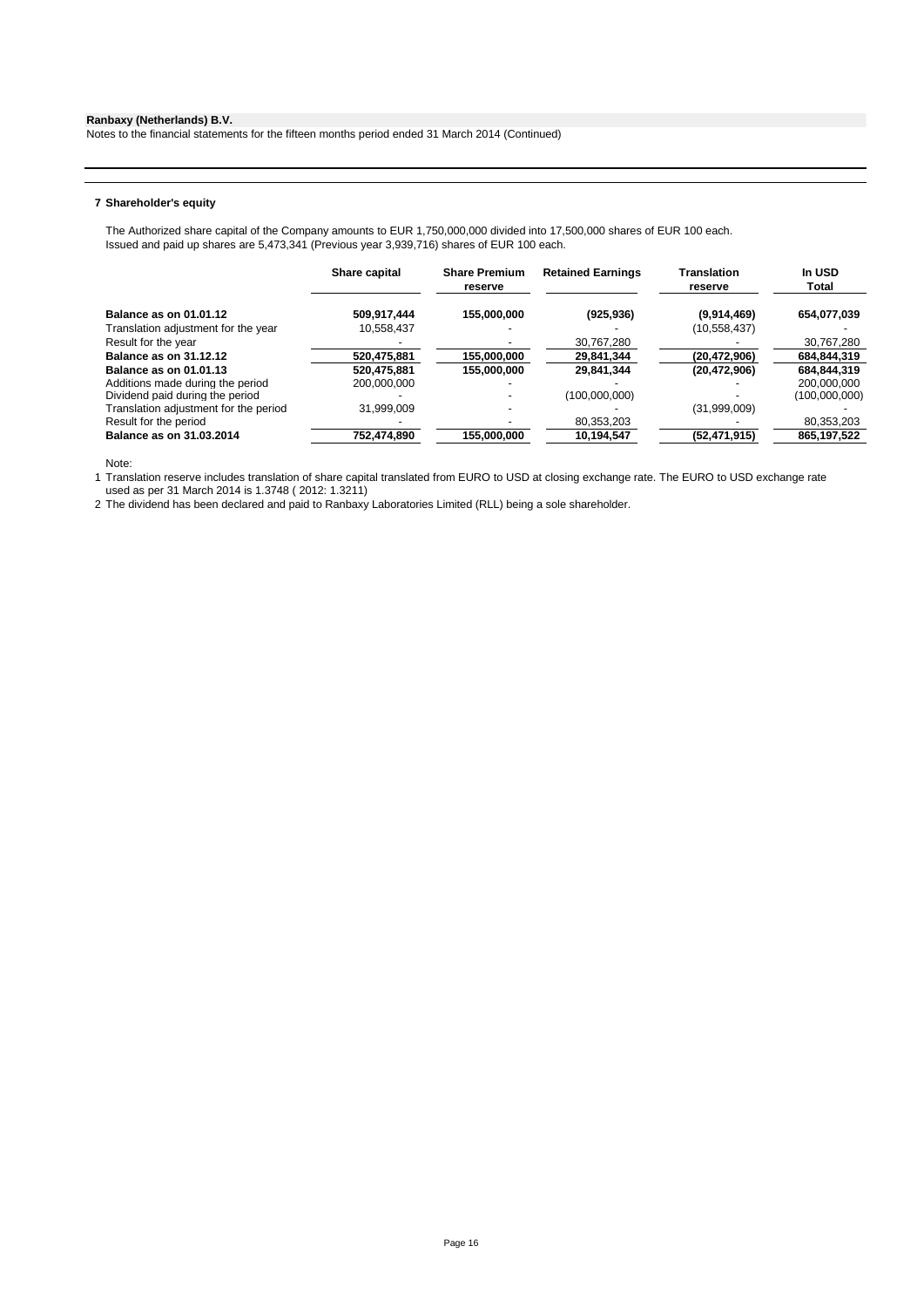Notes to the financial statements for the fifteen months period ended 31 March 2014 (Continued)

#### **7 Shareholder's equity**

The Authorized share capital of the Company amounts to EUR 1,750,000,000 INR 143,442,622,951 divided into 17,500,000 shares of. EUR 100 INR 8,197 each Issued and paid up shares are 5,473,341 INR 448,634,508 (Previous year 3,939,716 INR 285,486,667) shares of EUR 100 INR 8,197 each.

|                                       | Share capital  | <b>Share Premium</b><br>reserve | <b>Retained Earnings</b> | Translation<br>reserve | In INR<br>Total |
|---------------------------------------|----------------|---------------------------------|--------------------------|------------------------|-----------------|
| Balance as on 01.01.12                | 27,123,268,298 | 8,244,680,851                   | (49, 251, 895)           | (527, 365, 372)        | 34,791,331,882  |
| Translation adjustment for the year   | 564.622.290    |                                 |                          | (564, 622, 290)        |                 |
| Result for the year                   |                |                                 | 1.645.309.105            |                        | 1.645.309.105   |
| <b>FCTR</b>                           | 753,414,375    | 225.264.504                     | 34,617,346               | (26,750,361)           | 986,545,864     |
| Balance as on 31.12.12                | 28,441,304,963 | 8.469.945.355                   | 1.630.674.556            | (1,118,738,023)        | 37,423,186,851  |
| Balance as on 01.01.13                | 28.441.304.963 | 8.469.945.355                   | 1.630.674.556            | (1, 118, 738, 023)     | 37.423.186.851  |
| Additions made during the period      | 11,834,319,527 |                                 |                          |                        | 11,834,319,527  |
| Dividend paid during the period       |                |                                 | (5,917,159,763)          |                        | (5,917,159,763) |
| Translation adjustment for the period | 1,893,432,485  |                                 |                          | (1,893,432,485)        |                 |
| Result for the period                 |                |                                 | 4.754.627.372            |                        | 4.754.627.372   |
| <b>FCTR</b>                           | 2.889.319.661  | 811.491.771                     | 142.309.749              | (129.860.319)          | 3.713.260.862   |
| Balance as on 31.03.2014              | 45,058,376,636 | 9,281,437,126                   | 610,451,914              | (3, 142, 030, 890)     | 51,808,234,849  |

Note:

1 Translation reserve includes translation of share capital translated from EURO to USD at closing exchange rate. The EURO to USD exchange rate<br>used as per 31 March 2014 is 1.3748 ( 2012: 1.3211)<br>2 The dividend has been de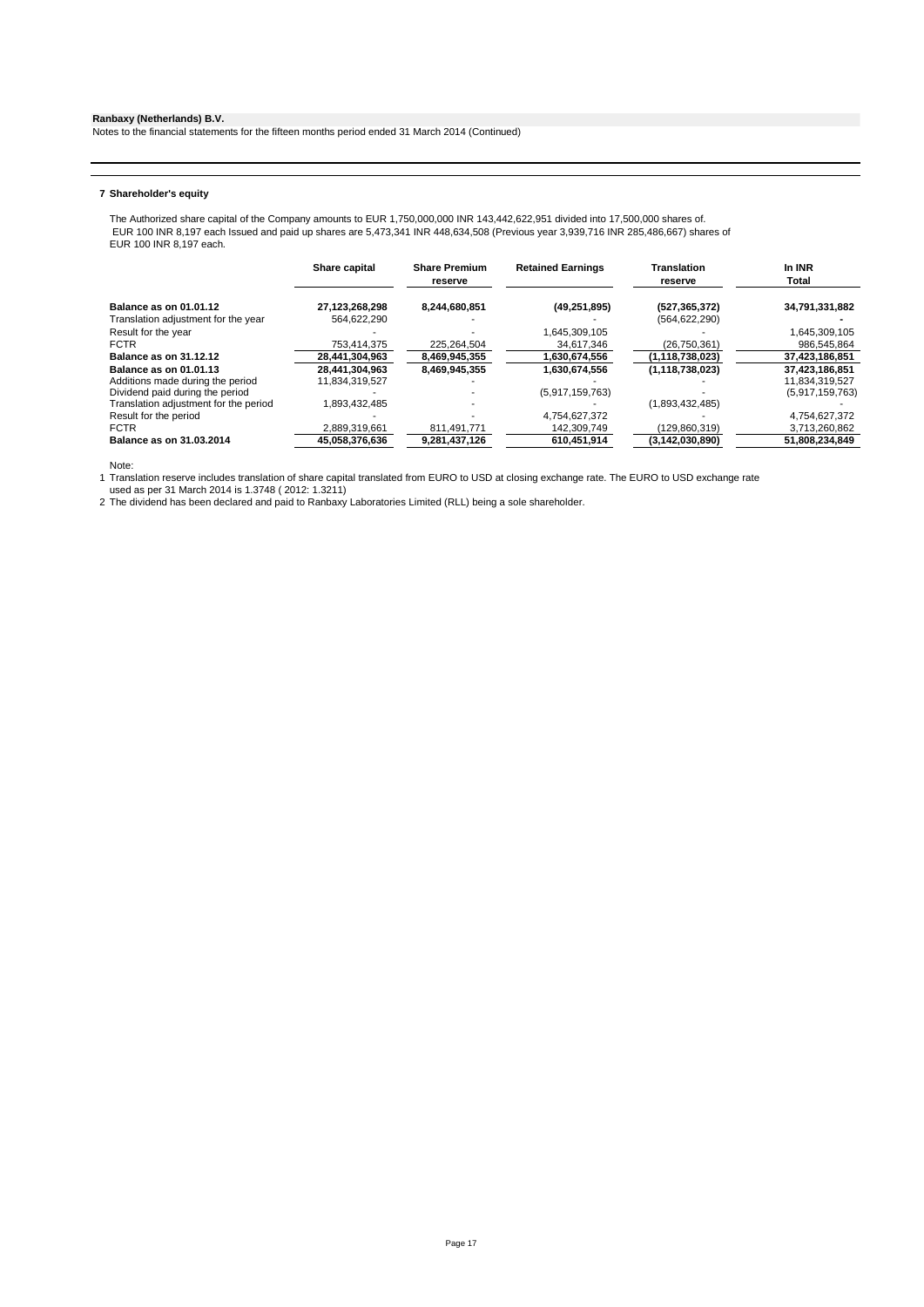Notes to the financial statements for the fifteen months period ended 31 March 2014 (Continued)

|                                                    | As at         | As at            |
|----------------------------------------------------|---------------|------------------|
|                                                    | 31 March 2014 | 31 December 2012 |
|                                                    | <b>USD</b>    | <b>USD</b>       |
| 8 Dividend from investments                        |               |                  |
| Ranbaxy Nigeria Ltd                                | 40,550        | 47,776           |
| Ranbaxy Malaysia Sdn Bhd                           | 79,305        | 78,906           |
| Ranbaxy Unichem Company Ltd                        |               | 147,187          |
| Terapia S.A.                                       | 80,322,912    | 32,895,218       |
| Ranbaxy Ireland                                    | 5,403,000     |                  |
|                                                    | 85,845,767    | 33,169,087       |
|                                                    |               |                  |
| 9 Interest income on amount owed by group entities |               |                  |
| Ranbaxy Nigeria                                    | 158,898       |                  |
| Ranbaxy Belgium N.V.                               |               | 2,540            |
| Laboratories Ranbaxy S.L.                          | 130,163       | 302,764          |
| Ranbaxy Italia S.p.A.                              | 174,345       | 214,445          |
| Ranbaxy Pharmaceuticals Ltda                       | 87,375        |                  |
| Be-Tabs Pharmaceuticals (Proprietary) Ltd          | 1,395,509     | 1,302,666        |
| ZAO Ranbaxy                                        | 417,156       | 149,950          |
| Ranbaxy Pharmacies Generique                       | 238,742       | 233,181          |
| Sonke Pharmaceuticals (Proprietary) Ltd.           | 105,184       | 104,213          |
| Ranbaxy Morocco LLC                                | 84,265        | 28,392           |
| Ranbaxy Egypt (L.L.C.)                             | 78,144        | 16,840           |
| Ranbaxy Australia                                  | 110,206       |                  |
|                                                    | 2,979,987     | 2,354,991        |
| 10 Interest expenses                               |               |                  |
|                                                    |               |                  |
| Banks<br>Credit Agricole Ioan account              | 48,237        | 3,548            |
| Credit Agricole bank (overdraft)                   | 45,922        | 15,889           |
| <b>Group Entities</b>                              |               |                  |
| Ranbaxy Pharmaceuticals Inc.                       | 33,463        | 44,757           |
| Ranbaxy Basics                                     | 75,940        |                  |
| Ranbaxy Laboratories Limited                       | 2,616,560     |                  |
|                                                    | 2,820,122     | 64,194           |
|                                                    |               |                  |
| 11 Other financial income and expenses             |               |                  |
| Currency exchange rate differences                 | (3,081,305)   | (248, 628)       |
| Interest paid - others                             |               | (514)            |
| Miscellaneous income                               | 5,992         | 7,162            |
| Total other financial income and expenses          | (3,075,313)   | (241, 980)       |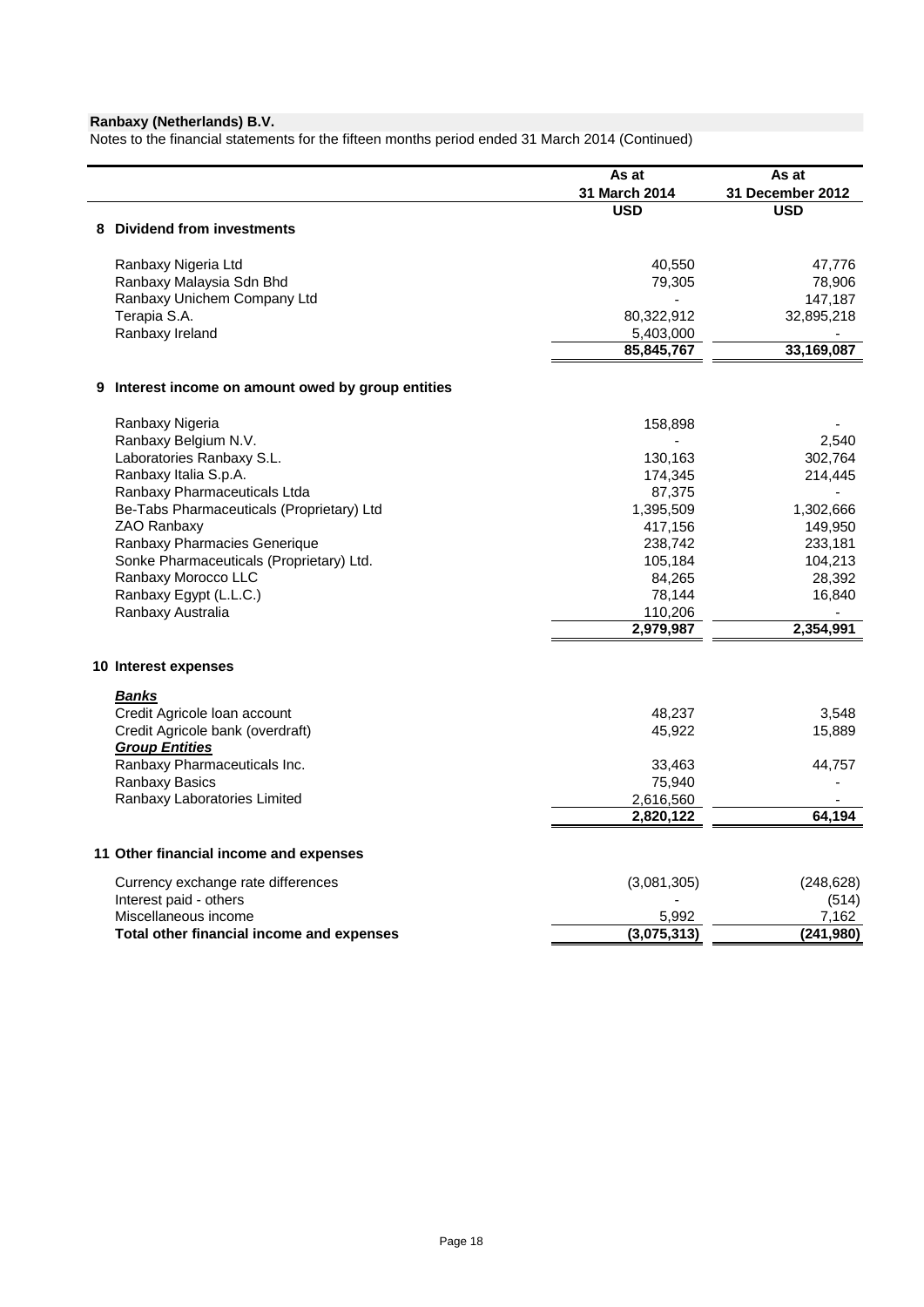|                                                       | 0.0169                   | 0.0187                    |
|-------------------------------------------------------|--------------------------|---------------------------|
|                                                       | As at<br>31 March 2014   | As at<br>31 December 2012 |
|                                                       | <b>INR</b>               | <b>INR</b>                |
| <b>Dividend from investments</b><br>8                 |                          |                           |
| Ranbaxy Nigeria Ltd                                   | 2,399,419                | 2,554,884                 |
| Ranbaxy Malaysia Sdn Bhd                              | 4,692,596                | 4,219,546                 |
| Ranbaxy Unichem Company Ltd                           |                          | 7,870,959                 |
| Terapia S.A.                                          | 4,752,835,049            | 1,759,102,578             |
| Ranbaxy Ireland                                       | 319,704,143              |                           |
|                                                       | 5,079,631,207            | 1,773,747,967             |
| Interest income on amount owed by group entities<br>9 |                          |                           |
| Ranbaxy Nigeria                                       | 9,402,270                |                           |
| Ranbaxy Belgium N.V.                                  |                          | 135,824                   |
| Laboratories Ranbaxy S.L.                             | 7,701,973                | 16,190,572                |
| Ranbaxy Italia S.p.A.                                 | 10,316,259               | 11,467,672                |
| Ranbaxy Pharmaceuticals Ltda                          | 5,170,101                |                           |
| Be-Tabs Pharmaceuticals (Proprietary) Ltd             | 82,574,495               | 69,661,297                |
| ZAO Ranbaxy                                           | 24,683,782               | 8,018,692                 |
| Ranbaxy Pharmacies Generique                          | 14,126,753               | 12,469,552                |
| Sonke Pharmaceuticals (Proprietary) Ltd.              | 6,223,933                | 5,572,904                 |
| Ranbaxy Morocco LLC                                   | 4,986,092                | 1,518,295                 |
| Ranbaxy Egypt (L.L.C.)                                | 4,623,889                | 900,535                   |
| Ranbaxy Australia                                     | 6,521,077<br>176,330,624 | 125,935,343               |
|                                                       |                          |                           |
| 10 Interest expenses                                  |                          |                           |
| <b>Banks</b><br>Credit Agricole Ioan account          | 2,854,249                | 189,758                   |
| Credit Agricole bank (overdraft)                      | 2,717,285                | 849,672                   |
| <b>Group Entities</b>                                 |                          |                           |
| Ranbaxy Pharmaceuticals Inc.                          | 1,980,050                | 2,393,403                 |
| Ranbaxy Basics                                        | 4,493,510                |                           |
| Ranbaxy Laboratories Limited                          | 154,826,055              |                           |
|                                                       | 166,871,149              | 3,432,833                 |
| 11 Other financial income and expenses                |                          |                           |
| Currency exchange rate differences                    | (182, 325, 767)          | (13, 295, 589)            |
| Interest paid - others                                |                          | (27, 487)                 |
| Miscellaneous income                                  | 354,571                  | 383,007                   |
| Total other financial income and expenses             | (181, 971, 196)          | (12, 940, 069)            |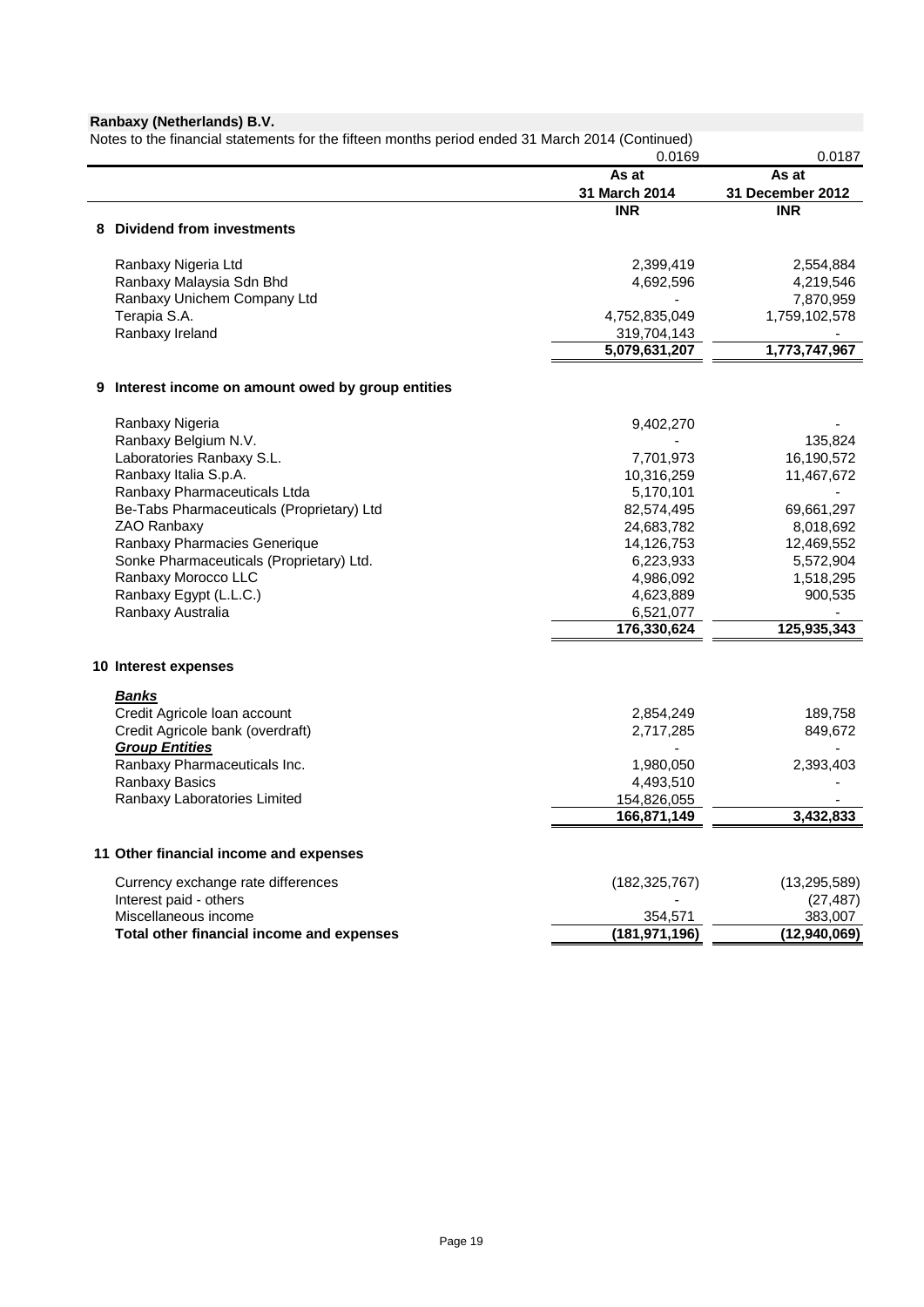Notes to the financial statements for the fifteen months period ended 31 March 2014 (Continued)

|                                        | As at         | As at            |
|----------------------------------------|---------------|------------------|
|                                        | 31 March 2014 | 31 December 2012 |
|                                        | <b>USD</b>    | <b>USD</b>       |
| 12 General and administrative expenses |               |                  |
| Administration & management fees       | 84,056        | 50,130           |
| Audit fee                              | 54,216        | 39,898           |
| Legal fee                              | 18,143        | 8,323            |
| Tax fee                                | 123,530       | 43,689           |
| Withholding tax written off            |               | 10,923           |
| General expenses                       | 48            | 187              |
| Bank charges                           | 13,760        | 8,118            |
| Investment written off                 |               | 277,968          |
|                                        | 293,754       | 439,236          |
| 13 Corporate income tax                |               |                  |
| Current tax                            | (114, 986)    | (520,000)        |
|                                        | (114,986)     | (520,000)        |

On the basis of the Profit/(Loss) results before taxation of USD 80,468,190 (2012: USD 31,287,280), the effective corporate income tax rate would be 2% (2012: 2%).

The corporate income tax rates in 2013 and 2012 were 20% for profits up to and including EUR 200,000 and 25% for profits exceeding EUR 200,000.

|                                                       | As at<br>31 March 2014 | As at<br>31 December 2012 |
|-------------------------------------------------------|------------------------|---------------------------|
| Results before taxation                               | 80,468,189             | 31,287,281                |
| Tax adjustments                                       | (79, 930, 217)         | (28,423,060)              |
| Taxable profit                                        | 537,972                | 2,864,221                 |
| Taxation thereon, based on corporate income tax rates | 114.986                | 520,000                   |

Effective tax rate is lower than the prevailing tax rates in the Netherlands due to some of the income being nontaxable in nature e.g. dividend received, gain/loss on account of disposals of participations, unrealized gains/losses on foreign currency loans and advances to subsidiaries etc.

#### **14 Staff member and employment cost**

The Company has no employees and hence incurred no wages, salaries or related social security charges for the fifteen month period ended 31 March 2014 (2012: Nil).

### **15 Directors**

The Company has four managing directors. During the fifteen moths period, none of the directors has received any remuneration in their capacity as a director. (2012: Nil)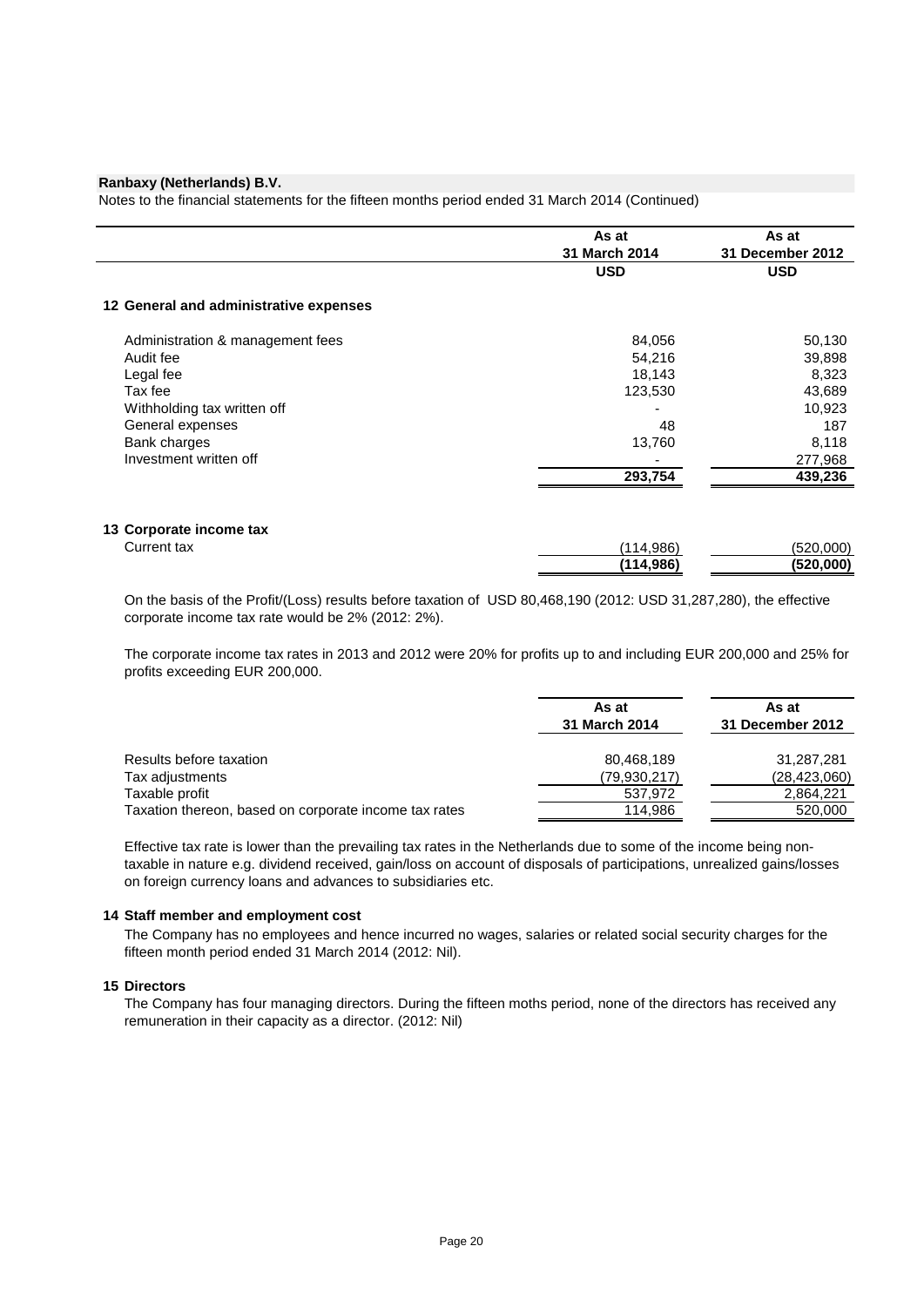### **16 Contingent liabilities**

### **Guarantees**

The Company issued guaranties for securing working capital facilities and long term loans of subsidiaries in aggregate of USD 46,153,440 (Previous year: USD 4,502,864).

The Company has also issued guaranties for securing working capital facilities and long term loans with other group entities in aggregate of USD 191,127 (Previous year: USD 192,171).

### **17 Related parties**

Material transactions with related parties primarily involve investments (including related dividend income) and loans receivable (including related interest).

**Dated** 

**Amsterdam**

**Board of Managing Directors** 

**Mr. Gunther Warris Mr. Arun Sawhney**

 $\overline{\phantom{a}}$  , and the contract of the contract of the contract of the contract of the contract of the contract of the contract of the contract of the contract of the contract of the contract of the contract of the contrac

**Ms. Lonneke Hoeven Mr. Indrajit Banerjee**

\_\_\_\_\_\_\_\_\_\_\_\_\_\_\_\_\_\_\_\_\_\_\_\_\_\_ \_\_\_\_\_\_\_\_\_\_\_\_\_\_\_\_\_\_\_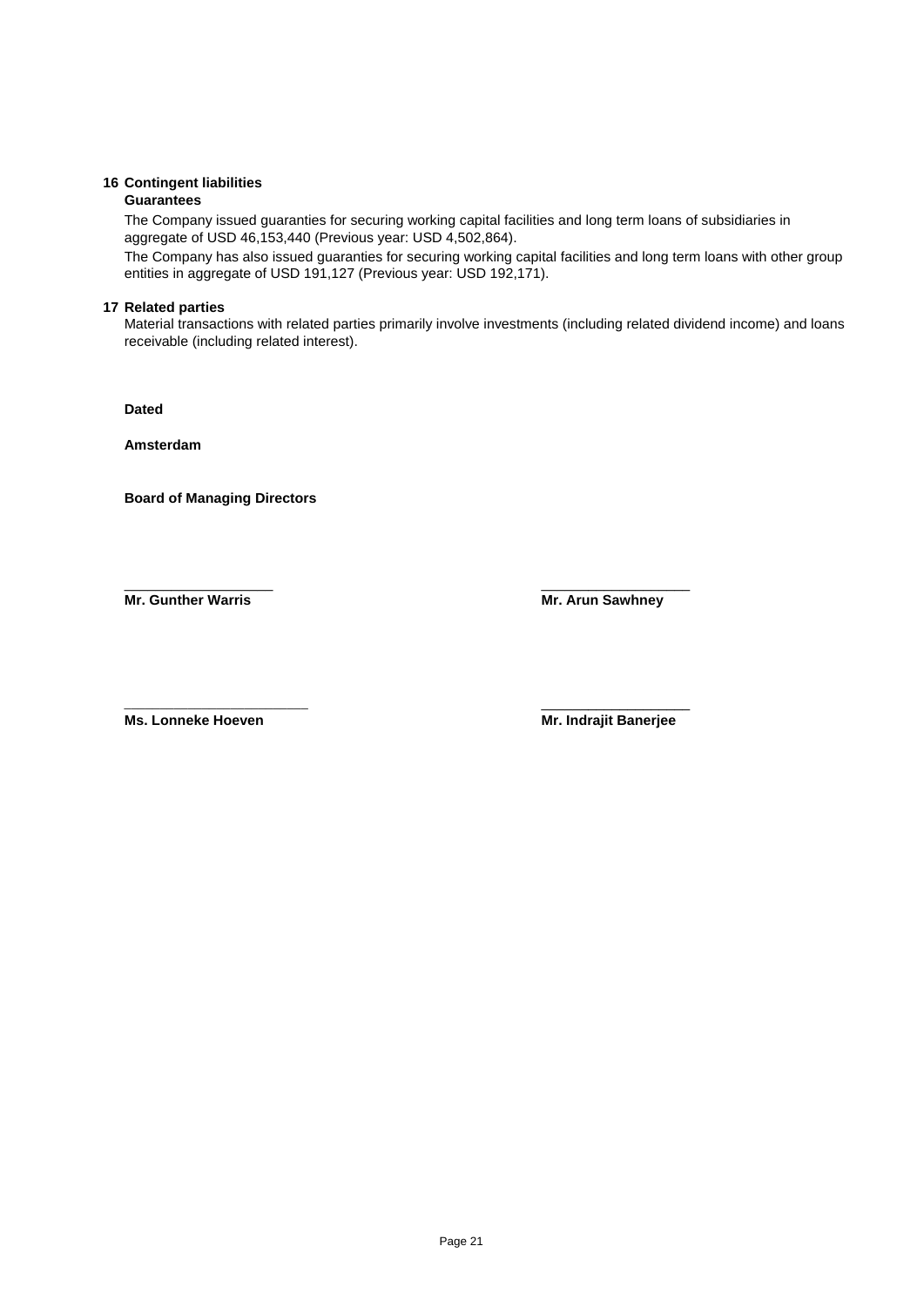Notes to the financial statements for the fifteen months period ended 31 March 2014 (Continued) 0.0169 0.0187 **As at 31 March 2014 As at 31 December 2012 INR INR 12 General and administrative expenses** Administration & management fees 2,680,761 2,680,761 Audit fee 3,208,038 2,133,557 Legal fee 1,073,573 445,101 Tax fee 7,309,489 2,336,307 Withholding tax written off  $584,122$ General expenses 10,007 Bank charges **814,201** 434,122<br>
Investment written off **14,864,599** Investment written off - 14,864,599  **17,381,876 23,488,577 13 Corporate income tax** Current tax (6,803,905) (27,807,487)

On the basis of the Profit/(Loss) results before taxation of USD 80,468,189 INR 4,761,431,278 (2012: USD 31,287,281 INR 1,673,116,644), the effective corporate income tax rate would be 2% (2012: 2%).

 **(6,803,905) (27,807,487)**

The corporate income tax rates in 2013 and 2012 were 20% for profits up to and including EUR 200,000 INR 16,393,443 and 25% for profits exceeding EUR 200,000 INR 16,393,443.

|                                                       | As at<br>31 March 2014 | As at<br>31 December 2012 |
|-------------------------------------------------------|------------------------|---------------------------|
| Results before taxation                               | 4,761,431,278          | 1,673,116,644             |
| Tax adjustments                                       | (4,729,598,639)        | (1,519,949,724)           |
| Taxable profit                                        | 31,832,638             | 153,166,921               |
| Taxation thereon, based on corporate income tax rates | 6,803,905              | 27,807,487                |

Effective tax rate is lower than the prevailing tax rates in the Netherlands due to some of the income being nontaxable in nature e.g. dividend received, gain/loss on account of disposals of participations, unrealized gains/losses on foreign currency loans and advances to subsidiaries etc.

#### **14 Staff member and employment cost**

The Company has no employees and hence incurred no wages, salaries or related social security charges for the fifteen month period ended 31 March 2014 (2012: Nil).

### **15 Directors**

The Company has four managing directors. During the fifteen moths period, none of the directors has received any remuneration in their capacity as a director. (2012: Nil)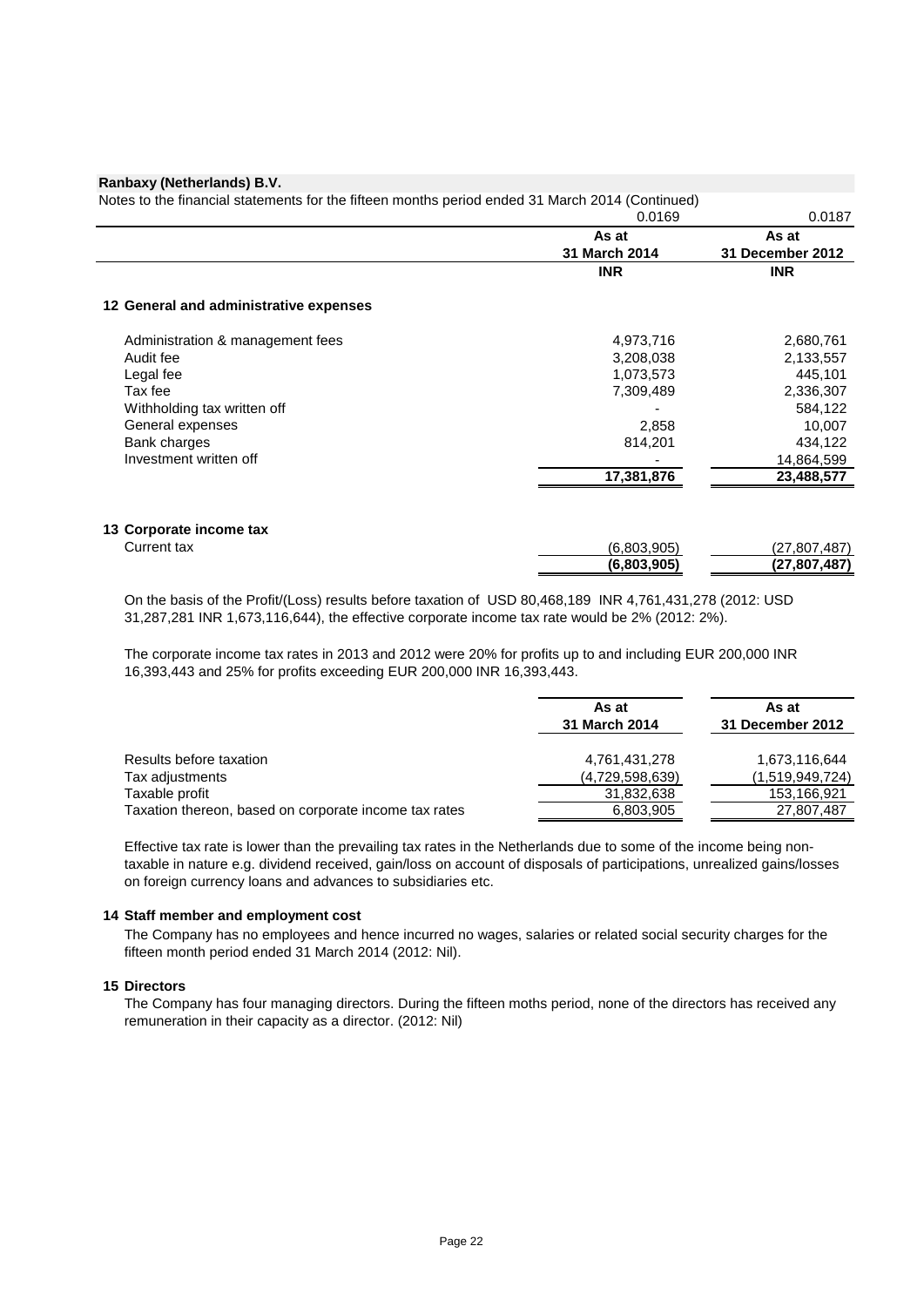### **16 Contingent liabilities**

### **Guarantees**

The Company issued guaranties for securing working capital facilities and long term loans of subsidiaries in aggregate of USD 46,153,440 INR 2,763,679,042(Previous year: USD 4,502,864 INR 246,058,142).

The Company has also issued guaranties for securing working capital facilities and long term loans with other group entities in aggregate of USD 191,127 INR 11,444,731 (Previous year: USD 192,171 INR 10,501,148).

### **17 Related parties**

Material transactions with related parties primarily involve investments (including related dividend income) and loans receivable (including related interest).

**Dated** 

**Amsterdam**

**Board of Managing Directors** 

**Mr. Gunther Warris Mr. Arun Sawhney**

 $\overline{\phantom{a}}$  , and the contract of the contract of the contract of the contract of the contract of the contract of the contract of the contract of the contract of the contract of the contract of the contract of the contrac

\_\_\_\_\_\_\_\_\_\_\_\_\_\_\_\_\_\_\_\_\_\_\_\_\_\_ \_\_\_\_\_\_\_\_\_\_\_\_\_\_\_\_\_\_\_ **Ms. Lonneke Hoeven Mr. Indrajit Banerjee**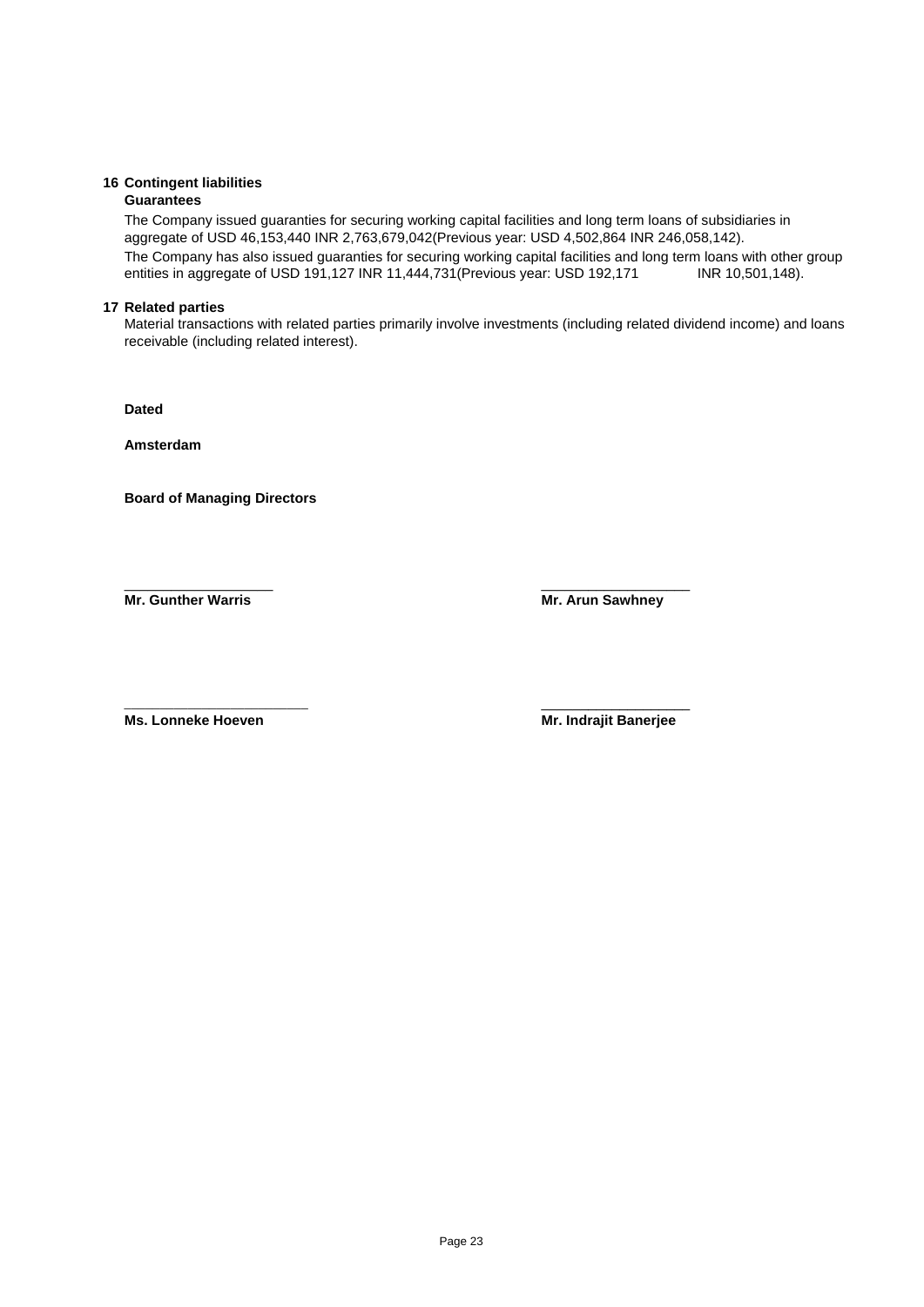#### **Other Information**

### **Appropriation of results**

The management proposes to the shareholder to add the result for the year to the retained earnings.

### **Subsequent Events**

No events have occurred since balance sheet date, which would change the financial position of the Company and which would require adjustment of or disclosure in the annual accounts now presented.

### **Independent auditor's opinion**

The independent auditor's opinion is set forth on the next page. **Note : Conversion rate used against Indian Rupees for the year 2014/2013 and 2012 are: i) Items relating to Profit and Loss account at Average rate: 1 USD= 0.0169 [2012: 1 USD =0.0187] ii) Items relating to Balance sheet at Closing rate: 1 USD = 0.0167 [2012: 1 USD=0.0183]**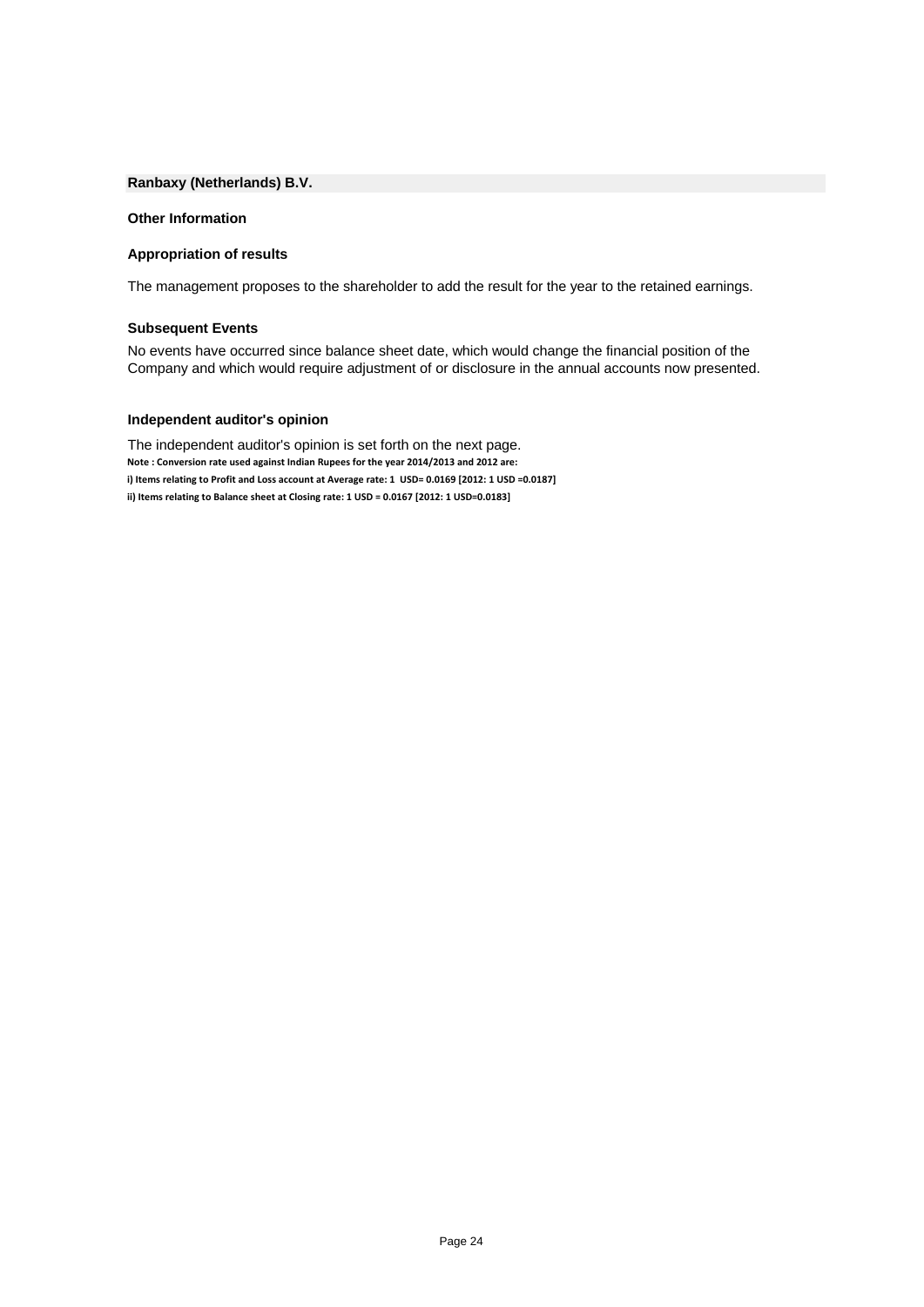# **Independent auditor's report**

To: The General Meeting of Shareholders ofRanbaxy (Netherlands) B.V.

### **Report on the fmancial statements**

We have audited the accompanying annual repmt for the fifteen months period ended 31 March 2014 ofRanbaxy (Netherlands) B.V., Amsterdam, which comprise the balance sheet as at 31 March 2014, the profit and loss account for the fifteen months period then ended and the notes, comprising <sup>a</sup> summary of the accounting policies and other explanatory information.

### **Management's responsibility**

Management is responsible for the preparation and fair presentation of this annual repott in accordance with Part 9 of Book 2 ofthe Netherlands Civil Code. Furthermore, management is responsible for such internal control as it determines is necessary to enable the preparation of the annual repmt that isfree from material misstatement, whether due to fraud or error.

### **Auditor's responsibility**

Our responsibility isto express an opinion on this annual repmt based on our audit. We conducted our audit in accordance with Dutch law, including the Dutch Standards on Auditing. This requires that we comply with ethical requirements and plan and perform the audit to obtain reasonable assurance about whether the annual rep01t is free from material misstatement.

An audit involves perfonning procedures to obtain audit evidence about the amounts and disclosures in the annual repott.The procedures selected depend on the auditor's judgment, including the assessment of the risks of material misstatement of the annual repmt, whether due to fraud or error. In making those risk assessments, the auditor considers internal control relevant to the Company's preparation and fair presentation of the annual report in order to design audit procedures that are appropriate in the circumstances, but not for the purpose of expressing an opinion on the effectiveness of the Company's internal control. An audit also includes evaluating the appropriateness of accounting policies used and the reasonableness of accounting estimates made by management, as well as evaluating the overall presentation of the annual report.

We believe that the audit evidence we have obtained is sufficient and appropriate to provide a basis for our audit opinion.